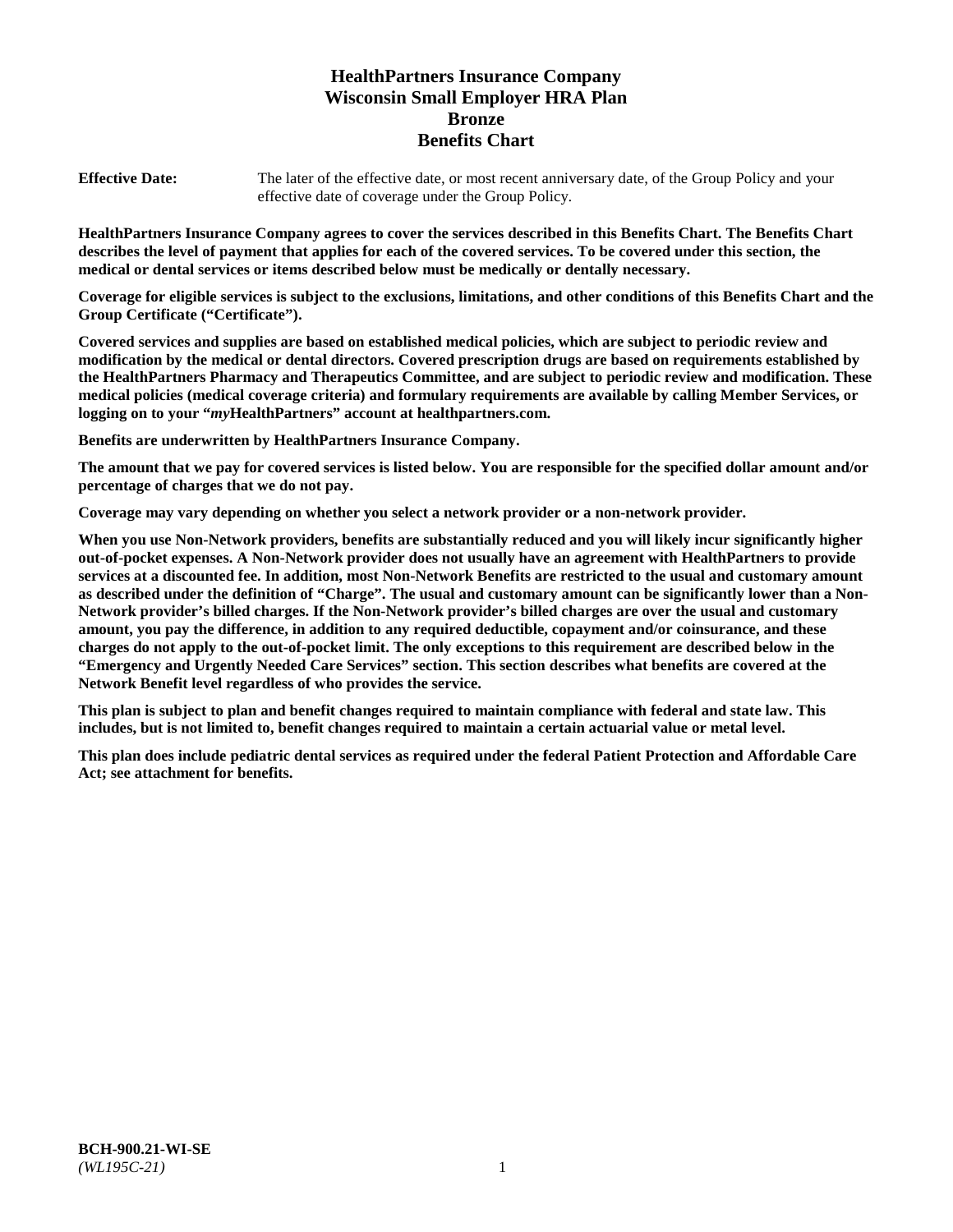# **These definitions apply to this Benefits Chart. They also apply to the Certificate.**

| <b>Biosimilar Drug:</b> | A prescription drug, approved by the Food and Drug Administration (FDA), that the FDA has<br>determined is biosimilar to and interchangeable with a biological brand name drug. Biosimilar<br>drugs are not considered generic drugs and are not covered under the generic drug benefit.                                                                                                                                                                                                                                                                                                                                                     |
|-------------------------|----------------------------------------------------------------------------------------------------------------------------------------------------------------------------------------------------------------------------------------------------------------------------------------------------------------------------------------------------------------------------------------------------------------------------------------------------------------------------------------------------------------------------------------------------------------------------------------------------------------------------------------------|
| <b>Brand Name Drug:</b> | A prescription drug, approved by the Food and Drug Administration (FDA), that is manufactured,<br>sold, or licensed for sale under a trademark by the pharmaceutical company that originally<br>researched and developed the drug. Brand name drugs have the same active-ingredient formula as<br>the generic version of the drug. However, generic drugs are manufactured and sold by other drug<br>manufacturers and are generally not available until after the patent on the brand name drug has<br>expired. A few brand name drugs may be covered at the generic drug benefit level if this is<br>indicated on the formulary.           |
| <b>Calendar Year</b>    | This is the 12-month period beginning 12:01 A.M. Central Time, on January 1, and ending 12:00<br>A.M. Central Time of the next following December 31.                                                                                                                                                                                                                                                                                                                                                                                                                                                                                        |
| <b>Charge:</b>          | For covered services delivered by a network provider, this is the provider's discounted fee for a<br>given medical/surgical service, procedure or item.                                                                                                                                                                                                                                                                                                                                                                                                                                                                                      |
|                         | For covered services delivered by non-network providers, a contracted rate may apply if such<br>arrangement is available to HealthPartners.                                                                                                                                                                                                                                                                                                                                                                                                                                                                                                  |
|                         | For the usual and customary charge for covered services delivered by non-network providers, our<br>payment is calculated using one of the following options to be determined at HealthPartners'<br>discretion: 1) a percentage of the Medicare fee schedule; 2) a comparable schedule if the service is<br>not on the Medicare fee schedule; or 3) a commercially reasonable rate for such service.                                                                                                                                                                                                                                          |
|                         | The usual and customary charge is the maximum amount allowed that we consider in the<br>calculation of the payment of charges incurred for certain covered services. You must pay for any<br>charges above the usual and customary charge, and they do not apply to the out-of-pocket limit.                                                                                                                                                                                                                                                                                                                                                 |
|                         | A charge is incurred for covered ambulatory medical and surgical services, on the date the service<br>or item is provided. A charge is incurred for covered inpatient services, on the date of admission to<br>a hospital. To be covered, a charge must be incurred on or after your effective date and on or<br>before the termination date.                                                                                                                                                                                                                                                                                                |
| Copayment/Coinsurance:  | The specified dollar amount, or percentage, of charges incurred for covered services, which we do<br>not pay, but which you must pay, each time you receive certain medical services, procedures or<br>items. Our payment for those covered services or items begins after the copayment or coinsurance<br>is satisfied. Covered services or items requiring a copayment or coinsurance are specified in this<br>Benefits Chart.                                                                                                                                                                                                             |
|                         | For services provided by a network provider:<br>An amount which is listed as a flat dollar copayment is applied to a network provider's discounted<br>charge for a given service. However, if the network provider's discounted charge for a service or<br>item is less than the flat dollar copayment, you will pay the network provider's discounted charge.<br>An amount which is listed as a percentage of charges or coinsurance is based on the network<br>provider's discounted charges, calculated at the time the claim is processed, which may include an<br>agreed upon fee schedule rate for case rate or withhold arrangements. |
|                         | For services provided by a non-network provider:<br>Any copayment or coinsurance is applied to the lesser of the provider's charges or the usual and<br>customary charge for a service.                                                                                                                                                                                                                                                                                                                                                                                                                                                      |
|                         | A copayment or coinsurance is due at the time a service is provided, or when billed by the<br>provider. The copayment or coinsurance applicable for a scheduled visit with a HealthPartners<br>network provider will be collected for each visit, late cancellation and failed appointment.                                                                                                                                                                                                                                                                                                                                                  |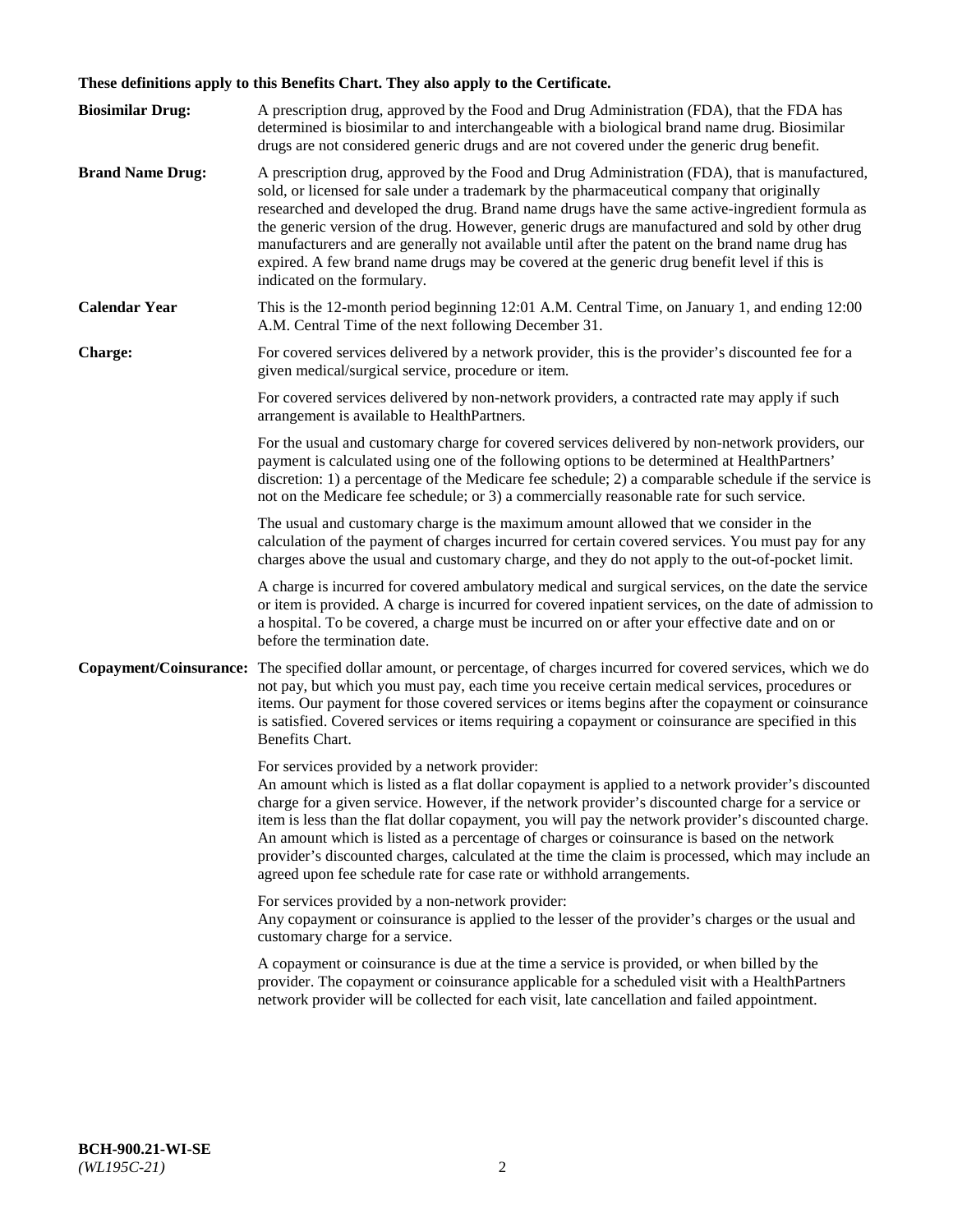| Deductible:                                | The specified dollar amount of charges incurred for covered services, which we do not pay, but an<br>enrollee or a family has to pay first in a calendar year. Our payment for those services or items<br>begins after the deductible is satisfied. For network providers, the amount of the charges that apply<br>to the deductible are based on the network provider's discounted charges, calculated at the time<br>the claim is processed, which may include an agreed upon fee schedule rate for case rate or<br>withhold arrangements. For non-network providers, the amount of charges that apply to the<br>deductible are the lesser of the provider's charges or the usual and customary charge for a service. |
|--------------------------------------------|-------------------------------------------------------------------------------------------------------------------------------------------------------------------------------------------------------------------------------------------------------------------------------------------------------------------------------------------------------------------------------------------------------------------------------------------------------------------------------------------------------------------------------------------------------------------------------------------------------------------------------------------------------------------------------------------------------------------------|
|                                            | Any amounts paid or reimbursed by a third party, including but not limited to: point of service<br>rebates, manufacturer coupons, manufacturer debits cards or other forms of direct reimbursement<br>to an Insured for a product or service, will not apply toward your deductible, to the extent<br>permitted under state and federal law.                                                                                                                                                                                                                                                                                                                                                                            |
|                                            | Your plan has an embedded deductible. This means once an Insured meets the individual<br>deductible, the plan begins paying benefits for that person. If two or more members of the family<br>meet the family deductible, the plan begins paying benefits for all members of the family,<br>regardless of whether each Insured has met the individual deductible. However, an Insured may<br>not contribute more than the individual deductible toward the family deductible.                                                                                                                                                                                                                                           |
|                                            | All services are subject to the deductible unless otherwise indicated below in this Benefits Chart.                                                                                                                                                                                                                                                                                                                                                                                                                                                                                                                                                                                                                     |
| <b>Formulary:</b>                          | This is a current list, which may be revised from time to time, of prescription drugs, medications,<br>equipment and supplies covered by us as indicated in this Benefits Chart which are covered at the<br>highest benefit level. Some drugs on the formulary may require prior authorization to be covered<br>as formulary drugs. The formulary, and information on drugs that require prior authorization, are<br>available by calling Member Services, or logging on to your "myHealthPartners" account at<br>healthpartners.com.                                                                                                                                                                                   |
| <b>Generic Drug:</b>                       | A prescription drug, approved by the Food and Drug Administration (FDA), that the FDA has<br>determined is comparable to a brand name drug product in dosage form, strength, route of<br>administration, quality, intended use and documented bioequivalence. Generally, generic drugs<br>cost less than brand name drugs. Some brand name drugs may be covered at the generic drug<br>benefit level if this is indicated on the formulary.                                                                                                                                                                                                                                                                             |
| <b>Lifetime Maximum</b><br><b>Benefit:</b> | The specified coverage limit actually paid by us for services and/or charges incurred by you for any<br>given procedure or diagnosis. Payment of benefits under this Benefits Chart ceases when that lifetime<br>maximum benefit is reached. You have to pay for any subsequent charges.                                                                                                                                                                                                                                                                                                                                                                                                                                |
| <b>Non-Formulary Drug:</b>                 | This is a prescription drug, approved by the Food and Drug Administration (FDA), that is not on<br>the formulary, is medically necessary and is not investigative or experimental or otherwise<br>excluded under the Certificate.                                                                                                                                                                                                                                                                                                                                                                                                                                                                                       |
|                                            | Out-of-Pocket Expenses: You pay the specified copayments/coinsurance and deductibles applicable for particular services,<br>subject to the out-of-pocket limit described below. These amounts are in addition to the monthly<br>premium payments.                                                                                                                                                                                                                                                                                                                                                                                                                                                                       |
| <b>Out-of-Pocket Limit:</b>                | You pay the copayments/coinsurance and deductibles for covered services, to the individual or<br>family out-of-pocket limit. Thereafter we cover 100% of the charges incurred for all other covered<br>services, for the rest of the calendar year. You pay amounts greater than the out-of-pocket limit if<br>you exceed any lifetime maximum benefit or any visit or day limits.                                                                                                                                                                                                                                                                                                                                      |
|                                            | Non-Network Benefits above the usual and customary charge (see definition of charge above) do<br>not apply to the out-of-pocket limit.                                                                                                                                                                                                                                                                                                                                                                                                                                                                                                                                                                                  |
|                                            | Non-Network Benefits for transplant surgery do not apply to the out-of-pocket limit.                                                                                                                                                                                                                                                                                                                                                                                                                                                                                                                                                                                                                                    |
|                                            | Any amounts paid or reimbursed by a third party, including but not limited to: point of service<br>rebates, manufacturer coupons, manufacturer debit cards or other forms of direct reimbursement to<br>an Insured for a product or service, will not apply as an out-of-pocket expense, to the extent<br>permitted under state and federal law.                                                                                                                                                                                                                                                                                                                                                                        |
|                                            | You are responsible to keep track of the out-of-pocket expenses. Contact Member Services for<br>assistance in determining the amount paid by the enrollee for specific eligible services received.<br>Claims for reimbursement under the out-of-pocket limit provisions are subject to the same time<br>limits and provisions described under the "Claims Provisions" section of the Certificate.                                                                                                                                                                                                                                                                                                                       |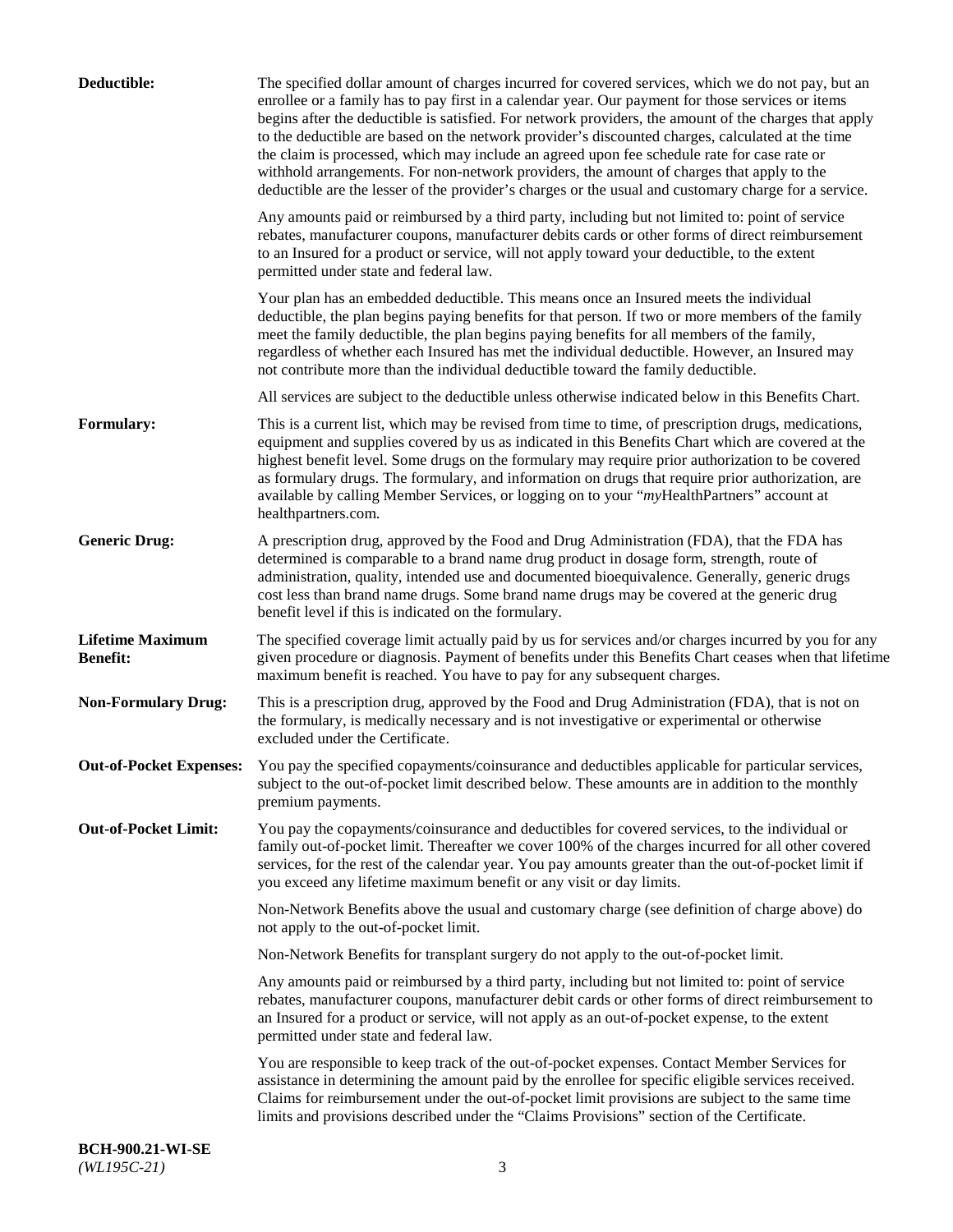**Specialty Drug List:** This is a current list, which may be revised from time to time, of prescription drugs, medications, equipment and supplies, which are typically bio-pharmaceuticals. The purpose of a specialty drug list is to facilitate enhanced monitoring of complex therapies used to treat specific conditions. Specialty drugs are covered by us as indicated in this Benefits Chart. The specialty drug list is available by calling Member Services, or logging on to your "*my*HealthPartners" account at [healthpartners.com.](http://www.healthpartners.com/) **virtuwell:** This is an online service that you may use to receive a diagnosis and treatment for certain routine conditions, such as a cold and flu, ear pain and sinus infections. You may access the virtuwell

website at [virtuwell.com.](http://www.virtuwell.com/)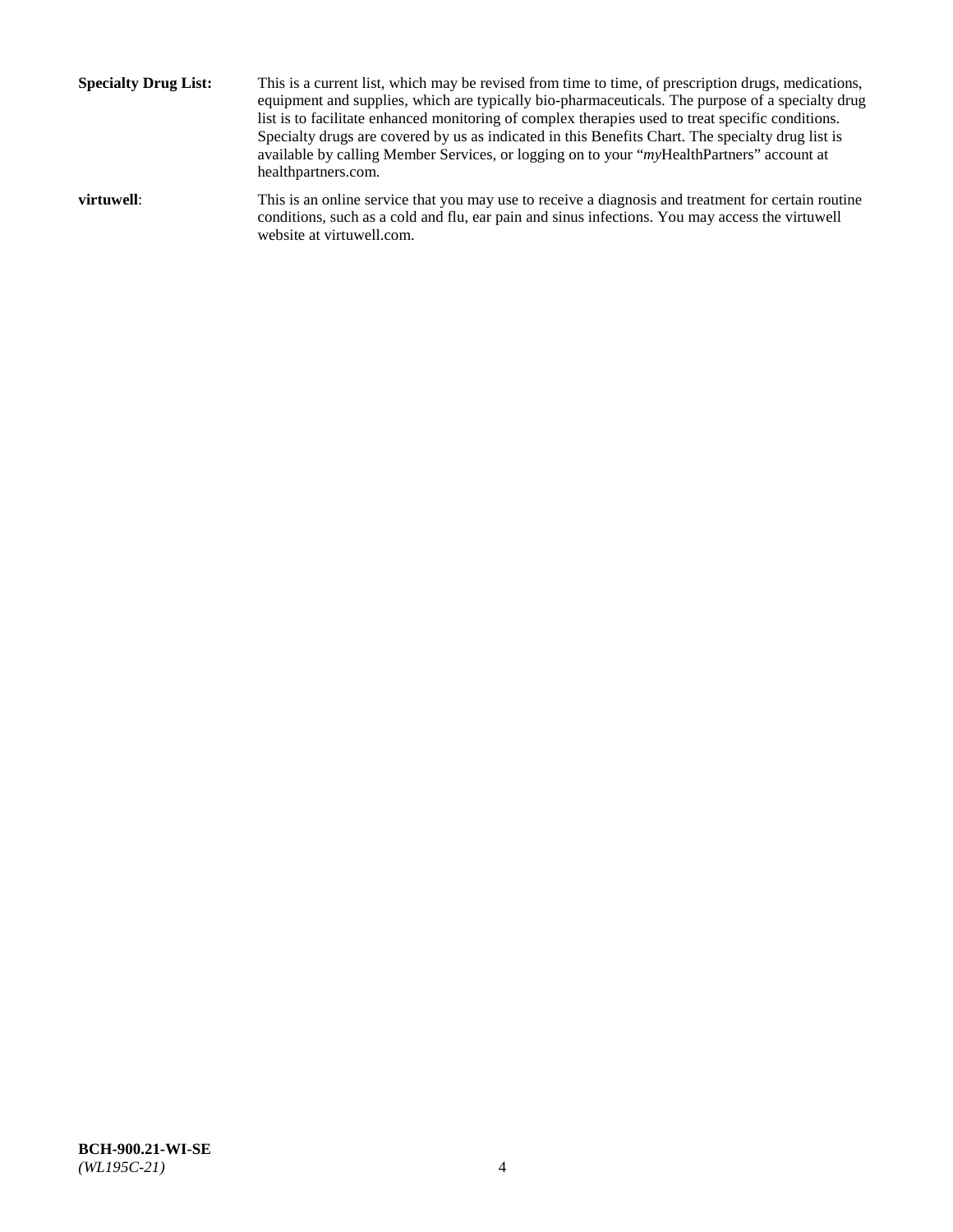# **DEDUCTIBLES AND OUT-OF-POCKET LIMITS**

#### **Individual Calendar Year Deductible**

| <b>Network Benefits</b> | Non-Network Benefits |
|-------------------------|----------------------|
| \$6,900                 | \$10,000             |

#### **Family Calendar Year Deductible**

| Network Benefits | <b>Non-Network Benefits</b> |
|------------------|-----------------------------|
| \$13,800         | \$20,000                    |

Separate deductibles must be satisfied under the Network Benefits and Non-Network Benefits.

Your plan has an embedded deductible. This means once an Insured meets the individual deductible, the plan begins paying benefits for that person. If two or more members of the family meet the family deductible, the plan begins paying benefits for all members of the family, regardless of whether each Insured has met the individual deductible. However, an Insured may not contribute more than the individual deductible toward the family deductible.

Any amounts paid or reimbursed by a third party, including but not limited to: point of service rebates, manufacturer coupons, manufacturer debits cards or other forms of direct reimbursement to an Insured for a product or service, will not apply toward your deductible, to the extent permitted under state and federal law.

#### **Individual Calendar Year Out-of-Pocket Limit**

| <b>Network Benefits</b> | <b>Non-Network Benefits</b> |
|-------------------------|-----------------------------|
| \$7,000                 | \$30,000                    |

#### **Family Calendar Year Out-of-Pocket Limit**

| <b>Network Benefits</b> | Non-Network Benefits |
|-------------------------|----------------------|
| \$14,000                | \$60,000             |

Separate Out-of-Pocket Limits must be satisfied under Network Benefits and Non-Network Benefits.

Non-Network Benefits above the usual and customary charge will not apply to the individual or family Out-of-Pocket Limit.

Non-Network Benefits for transplant surgery do not apply to the Out-of-Pocket Limit.

Any amounts paid or reimbursed by a third party, including but not limited to: point of service rebates, manufacturer coupons, manufacturer debit cards or other forms of direct reimbursement to an Insured for a product or service, will not apply as an out-of-pocket expense, to the extent permitted under state and federal law.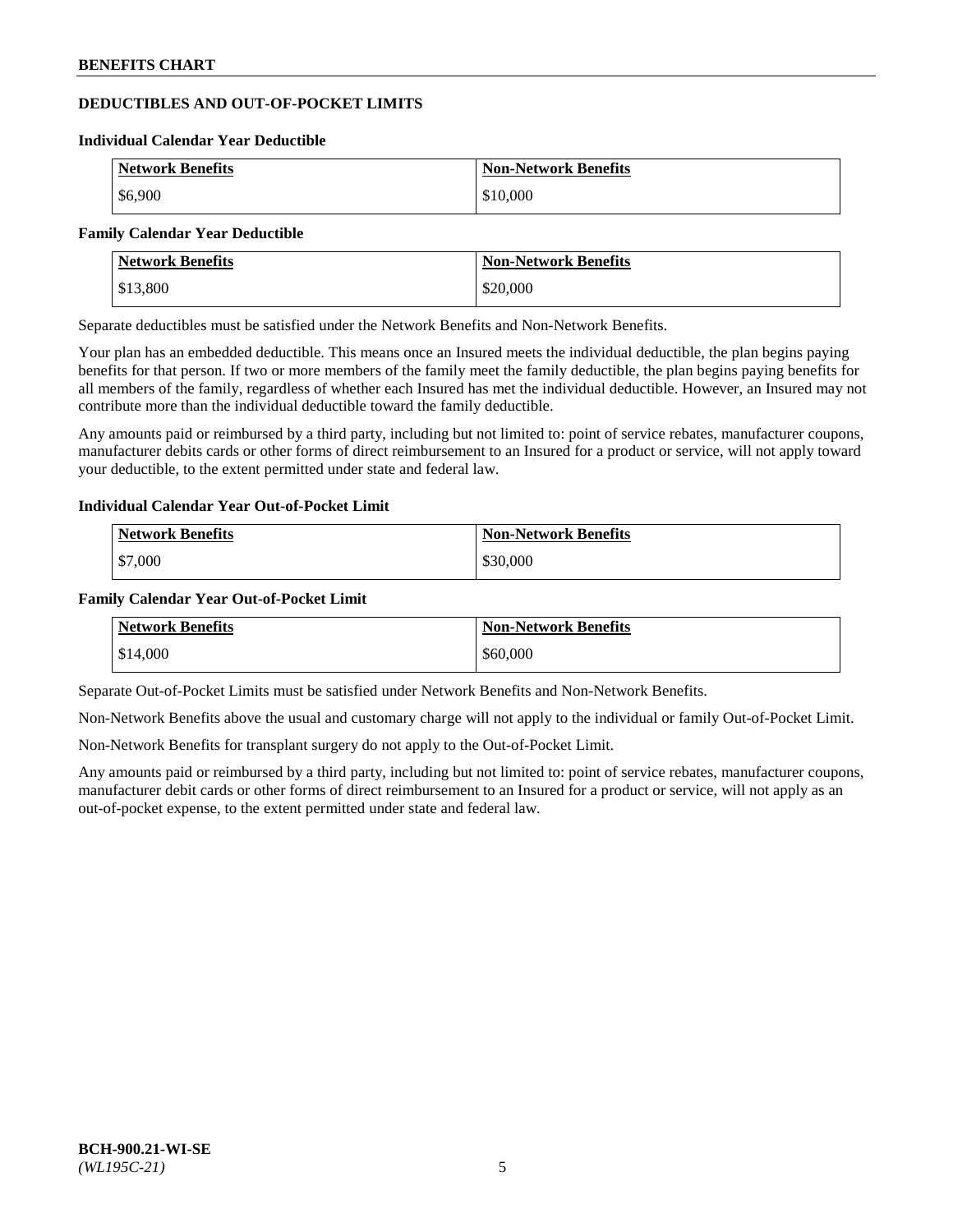# **AMBULANCE AND MEDICAL TRANSPORTATION**

### **Covered Services:**

We cover ambulance and medical transportation for medical emergencies and as shown below.

We also cover medically necessary, non-emergency transportation if it meets our medical coverage criteria. Covered services and supplies are based on established medical policies, which are subject to periodic review and modification by the medical directors. These medical policies (medical coverage criteria) and applicable prior authorization requirements are available by calling Member Services, or logging on to your "*my*HealthPartners" account a[t healthpartners.com.](https://www.healthpartners.com/hp/index.html)

### **Ambulance and Medical Transportation (other than non-emergency fixed wing air ambulance transportation)**

| <b>Network Benefits</b>       | <b>Non-Network Benefits</b> |
|-------------------------------|-----------------------------|
| 100% of the charges incurred. | See Network Benefits.       |

### **Non-Emergency Fixed Wing Air Ambulance Transportation**

| <b>Network Benefits</b>       | <b>Non-Network Benefits</b>  |
|-------------------------------|------------------------------|
| 100% of the charges incurred. | 50% of the charges incurred. |

### **Not Covered:**

See "Services Not Covered" in the Certificate.

# **AUTISM TREATMENT**

### **Covered Services:**

Your network provider will coordinate the prior authorization process for any autism treatment services. You may call Member Services at 952-883-5000 or toll-free at 1-800-883-2177 if you have any questions or concerns regarding the authorization process.

Please call Member Services at 952-883-5000 or toll-free at 1-800-883-2177 to request authorization for autism treatment services from a non-network provider.

We cover prior authorized evidence-based intensive-level and nonintensive-level treatment of autism spectrum disorders (autism disorder, Asperger's syndrome or pervasive development disorder not otherwise specified).

Covered services are based on established medical policies, which are subject to periodic review and modification by the medical or dental directors. These medical policies (medical coverage criteria) are available by calling Member Services, or logging on to your "*my*HealthPartners" account at [healthpartners.com.](https://www.healthpartners.com/hp/index.html)

**Intensive-Level Services** for children diagnosed with autism spectrum disorders. Intensive-level services must begin on or after two years of age and end before nine years of age. Intensive-level services, on average, are services provided for more than 20 hours of treatment per week. (The average number of hours a week is calculated over a six-month period.)

| <b>Network Benefits</b>                  | <b>Non-Network Benefits</b>              |
|------------------------------------------|------------------------------------------|
| 100% of the charges incurred.            | 50% of the charges incurred.             |
| Limited to 235 visits per calendar year. | Limited to 235 visits per calendar year. |

The maximum number of visits is combined for Network Benefits and Non-Network Benefits.

### **Intensive-Level Services Lifetime Maximum Benefit**

| <b>Network Benefits</b>                                              | <b>Non-Network Benefits</b>                                          |
|----------------------------------------------------------------------|----------------------------------------------------------------------|
| 4 years of cumulative services under this plan or any<br>other plan. | 4 years of cumulative services under this plan or any<br>other plan. |

The Lifetime Maximum Benefit is combined for Network Benefits and Non-Network Benefits.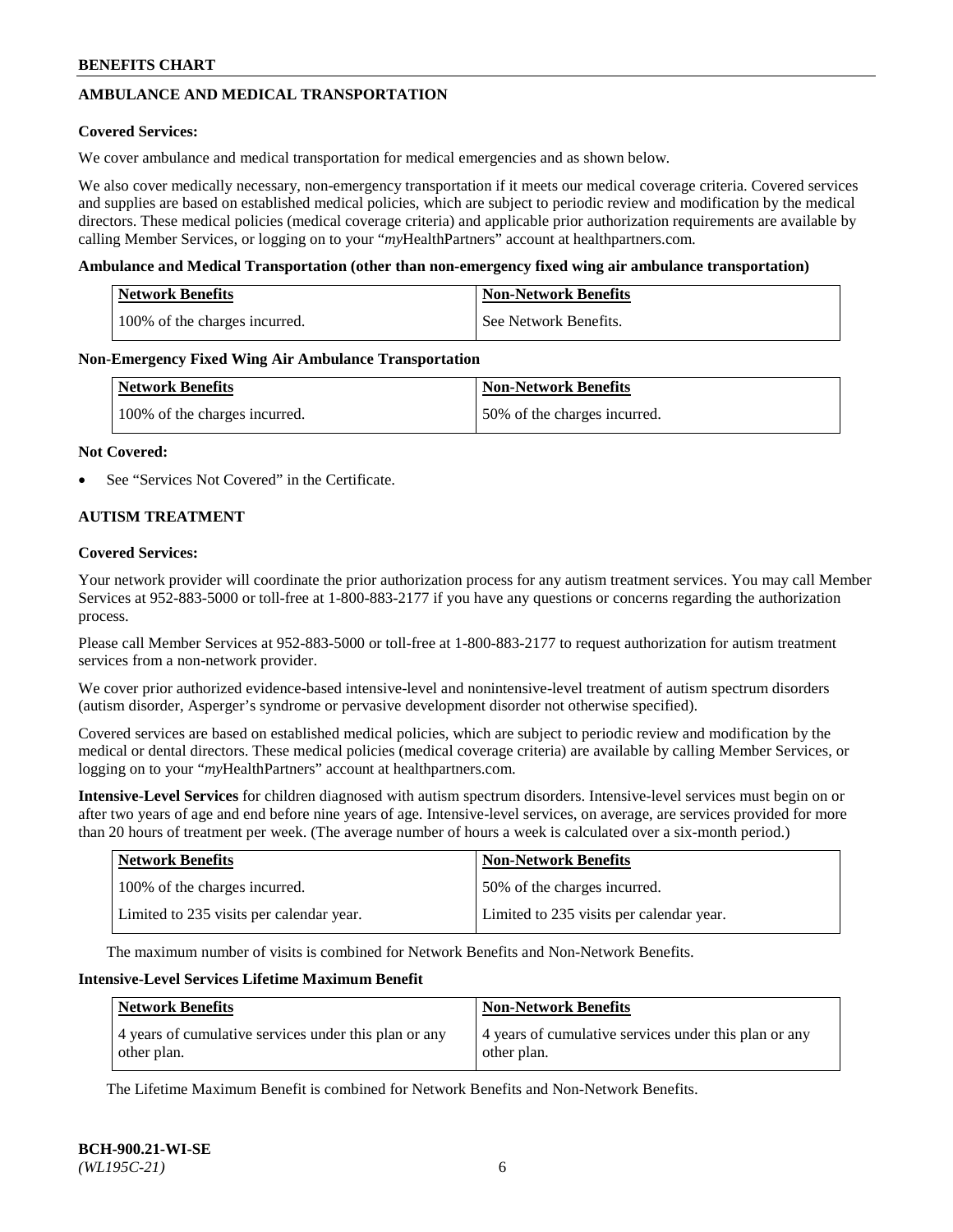### **Nonintensive-Level Services** for Insureds diagnosed with autism spectrum disorders

| <b>Network Benefits</b>                  | <b>Non-Network Benefits</b>              |
|------------------------------------------|------------------------------------------|
| 100% of the charges incurred.            | 50% of the charges incurred.             |
| Limited to 120 visits per calendar year. | Limited to 120 visits per calendar year. |

The maximum number of visits is combined for Network Benefits and Non-Network Benefits.

### **Not Covered:**

See "Services Not Covered" in the Certificate.

# **BEHAVIORAL HEALTH SERVICES**

### **Covered Services:**

Covered services are based on established medical policies, which are subject to periodic review and modification by the medical directors. These medical policies (medical coverage criteria) are available by calling Member Services, or logging on to your "*my*HealthPartners" account at [healthpartners.com.](https://www.healthpartners.com/hp/index.html)

**Transitional Treatment Services.** These are services for the treatment of nervous or mental disorders, alcoholism or other drug abuse problems which are provided to an Insured in a less restrictive manner than are inpatient hospital services but in a more intensive manner than are outpatient services. Transitional treatment services are services offered by a provider, and certified by the Wisconsin Department of Health Services for each of the following (except the last bulleted item):

- Mental health services for covered adults in a day treatment program.
- Mental health services for covered children in a day hospital treatment program.
- Services for persons with chronic mental illness provided through a community support program.
- Residential treatment programs for alcohol and/or drug dependent covered persons.
- Alcohol and Other Drug Abuse (AODA) services in, a day treatment program.
- Services for persons who are experiencing a mental health crisis or who are in a situation likely to turn into a mental health crisis if support is not provided.
- Intensive outpatient programs for the treatment of psychoactive substance use disorders provided in accordance with the patient placement criteria of the American Society of Addiction Medicine.

# **Mental Health Services**

We cover services for mental health diagnoses as described in the Diagnostic and Statistical Manual of Mental Disorders – Fifth Edition (DSM 5) (most recent edition) that lead to significant disruption of function in your life.

We provide coverage for mental health treatment ordered by a Wisconsin court under a valid court order that is issued on the basis of a behavioral care evaluation performed by a licensed psychiatrist or doctoral level licensed psychologist, which includes a diagnosis and an individual treatment plan for care in the most appropriate, least restrictive environment. We must be given a copy of the court order and the behavioral care evaluation, and the service must be a covered benefit under this plan, and the service must be provided by a network provider, or other provider as required by law.

**Outpatient Services:** We cover medically necessary outpatient professional mental health services for evaluation, crisis intervention, and treatment of mental health disorders.

A comprehensive diagnostic assessment will be made of each patient as the basis for a determination by a mental health professional, concerning the appropriate treatment and the extent of services required.

Outpatient services we cover for a diagnosed mental health condition include the following:

- Individual, group, family and multi-family therapy.
- Medication management provided by a physician, certified nurse practitioner, or physician's assistant.
- Psychological testing services for the purposes of determining the differential diagnoses and treatment planning for patients currently receiving behavioral health services.
- Partial hospitalization services in a licensed hospital or community mental health center.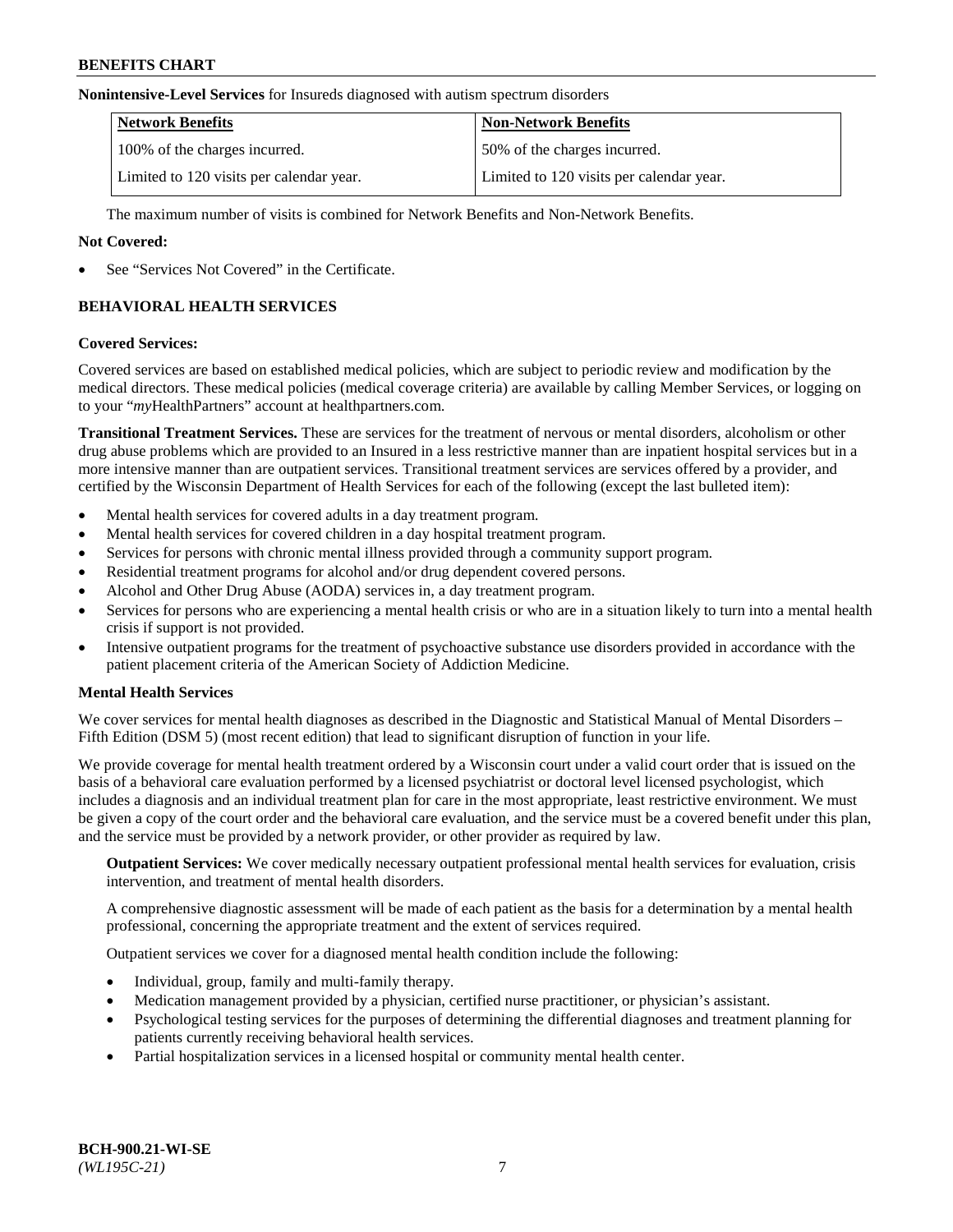- Psychotherapy and nursing services provided in the home if authorized by us.
- Treatment of gender dysphoria that meets medical coverage criteria.

| <b>Network Benefits</b>       | Non-Network Benefits         |
|-------------------------------|------------------------------|
| 100% of the charges incurred. | 50% of the charges incurred. |

#### **Group Therapy**

| Network Benefits              | <b>Non-Network Benefits</b>  |
|-------------------------------|------------------------------|
| 100% of the charges incurred. | 50% of the charges incurred. |

**Inpatient Services:** We cover medically necessary inpatient services in a hospital or licensed residential treatment facility and professional services for treatment of mental health disorders. Medical stabilization is covered under inpatient hospital services in the "Hospital and Skilled Nursing Facility Services" section.

We cover residential care for the treatment of eating disorders in a licensed facility, as an alternative to inpatient care, when it is medically necessary and your physician obtains authorization from us.

| Network Benefits              | <b>Non-Network Benefits</b>  |
|-------------------------------|------------------------------|
| 100% of the charges incurred. | 50% of the charges incurred. |

**Transitional Treatment Services:** We cover transitional treatment services described above for treatment of mental and nervous disorders.

| <b>Network Benefits</b>       | <b>Non-Network Benefits</b>  |
|-------------------------------|------------------------------|
| 100% of the charges incurred. | 50% of the charges incurred. |

### **Substance Abuse Treatment Services**

We cover medically necessary services for assessments by a licensed alcohol and drug counselor and treatment of Substance Related Disorders as defined in the latest edition of the DSM 5.

**Outpatient Services:** We cover medically necessary outpatient professional services for diagnosis and treatment of alcoholism and other drug abuse problems. Substance abuse treatment services must be provided by a program licensed by the local Department of Health Services. Outpatient services we cover for a diagnosed substance abuse disorder include the following:

- Individual, group, family, and multi-family therapy provided in an office setting.
- We cover opiate replacement therapy including methadone and buprenorphine treatment.

| <b>Network Benefits</b>       | <b>Non-Network Benefits</b>  |
|-------------------------------|------------------------------|
| 100% of the charges incurred. | 50% of the charges incurred. |

**Inpatient Services:** We cover medically necessary inpatient services in a hospital or a licensed residential primary treatment center.

We cover services provided in a hospital that is licensed by the local state and accredited by Medicare.

**Detoxification Services.** We cover detoxification services in a hospital or community detoxification facility if it is licensed by the local Department of Health Services.

| Network Benefits              | <b>Non-Network Benefits</b>  |
|-------------------------------|------------------------------|
| 100% of the charges incurred. | 50% of the charges incurred. |

**Transitional Treatment Services:** We cover transitional treatment services described above for treatment of alcoholism or other drug abuse problems.

| Network Benefits              | <b>Non-Network Benefits</b>  |
|-------------------------------|------------------------------|
| 100% of the charges incurred. | 50% of the charges incurred. |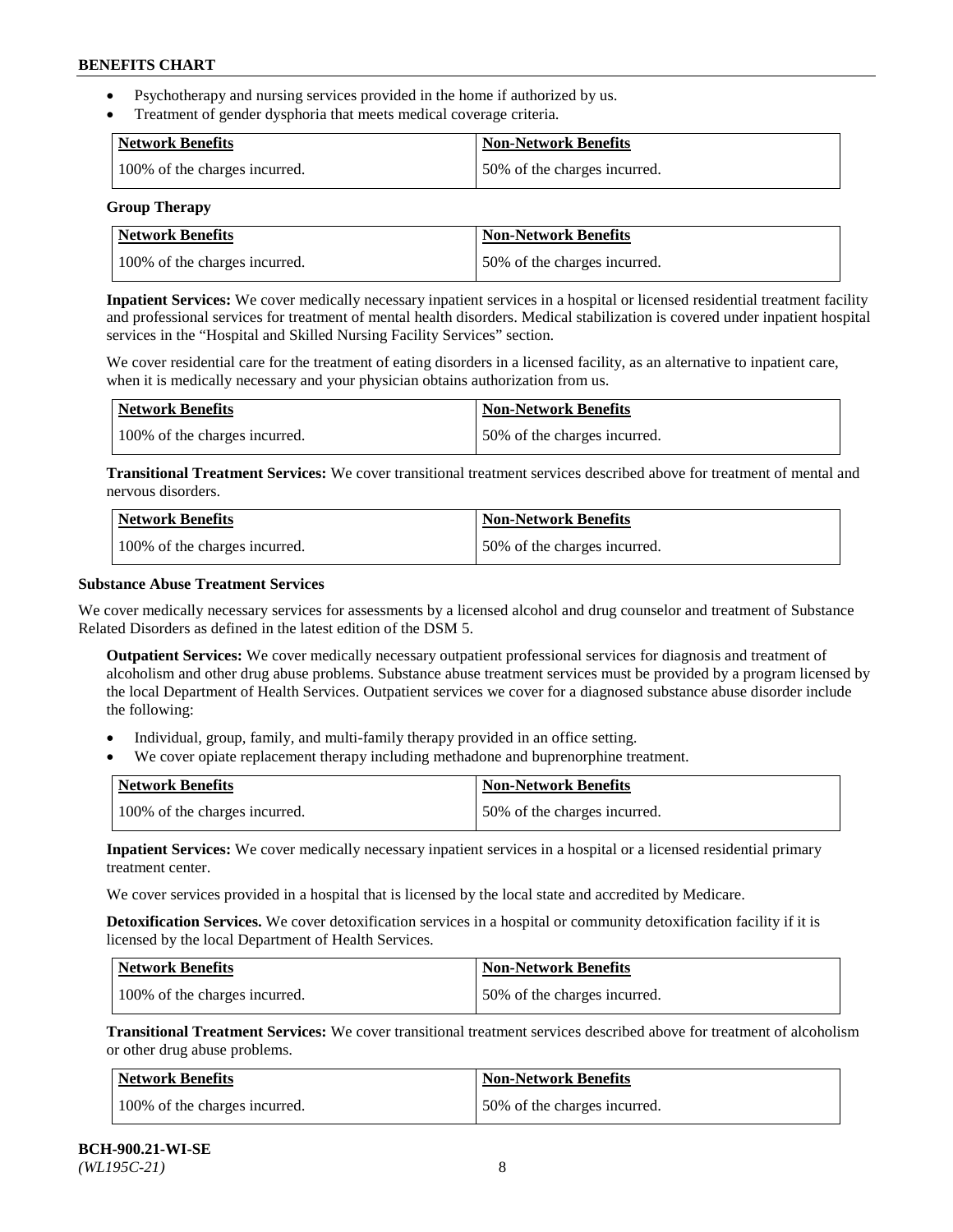**Additional Mental Health and Substance Abuse Treatment Benefits for a Dependent Child Who is a Student:** If a dependent child is a student in a school and that school is located in Wisconsin, but outside of our service area, we cover services as required under Wisconsin Statute 609.655.

| <b>Network Benefits</b>       | <b>Non-Network Benefits</b>  |
|-------------------------------|------------------------------|
| 100% of the charges incurred. | 50% of the charges incurred. |

### **Not Covered:**

See "Services Not Covered" in the Certificate.

# **CHIROPRACTIC SERVICES**

### **Covered Services:**

We cover chiropractic services for rehabilitative care. Chiropractic services are adjustments to any abnormal articulations of the human body, especially those of the spinal column, for the purpose of giving freedom of action to impinged nerves that may cause pain or deranged function.

Massage therapy which is performed in conjunction with other treatment/modalities by a chiropractor, is part of a prescribed treatment plan and is not billed separately is covered

| <b>Network Benefits</b>       | <b>Non-Network Benefits</b>  |
|-------------------------------|------------------------------|
| 100% of the charges incurred. | 50% of the charges incurred. |

### **Not Covered:**

- Massage therapy for the purpose of comfort or convenience of the Insured.
- See "Services Not Covered" in the Certificate.

# **CLINICAL TRIALS**

# **Covered Services:**

We cover certain routine services if you participate in a Phase I, Phase II, Phase III or Phase IV approved clinical trial that is conducted in relation to the prevention, detection, or treatment of cancer or other life-threatening disease or condition as defined in the Affordable Care Act. Approved clinical trials include (1) federally funded trials when the study or investigation is approved or funded by any of the federal agencies defined in the Public Health Services Act, section 2709 (d) (1) (A); (2) the study or investigation is conducted under an investigational new drug application reviewed by the Food and Drug Administration; and (3) the study or investigation is a drug trial that is exempt from having such an investigational new drug application. We cover routine patient costs for services that would be eligible under the Certificate and this Benefits Chart if the service were provided outside of a clinical trial.

| <b>Network Benefits</b>                                                                                                                                                                                 | <b>Non-Network Benefits</b>                                                                                                                                                                          |
|---------------------------------------------------------------------------------------------------------------------------------------------------------------------------------------------------------|------------------------------------------------------------------------------------------------------------------------------------------------------------------------------------------------------|
| Coverage level is same as corresponding Network<br>Benefits, depending on type of service provided such as<br>Office Visits for Illness or Injury, Inpatient or<br><b>Outpatient Hospital Services.</b> | Coverage level is same as corresponding<br>Non-Network Benefits, depending on type of service<br>provided such as Office Visits for Illness or Injury,<br>Inpatient or Outpatient Hospital Services. |
|                                                                                                                                                                                                         |                                                                                                                                                                                                      |

#### **Not Covered:**

- The investigative or experimental item, device or service itself.
- Items or services that are provided solely to satisfy data collection and analysis needs and that are not used in the direct clinical management of the patient.
- A service that is clearly inconsistent with widely accepted and established standards of care for a particular diagnosis.
- See "Services Not Covered" in the Certificate.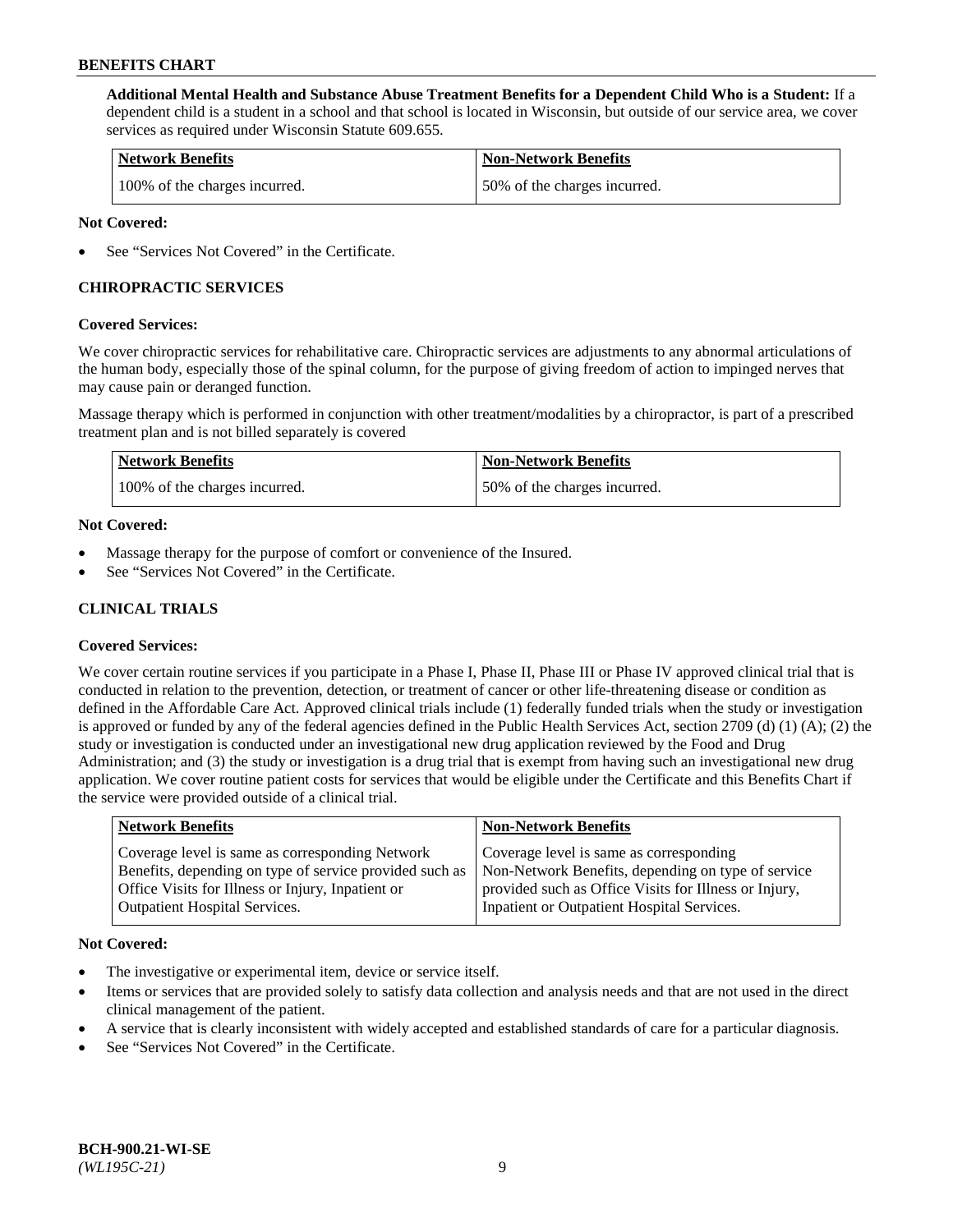# **DENTAL SERVICES**

# **Covered Services:**

We cover services as described below.

**Accidental Dental Services:** We cover dentally necessary services to treat and restore damage done to sound, natural, unrestored teeth as a result of an accidental injury. Coverage is for damage caused by external trauma to face and mouth only, not for cracked or broken teeth, which result from biting or chewing. We cover restorations, root canals, crowns and replacement of teeth lost that are directly related to the accident in which the Insured was involved. We cover initial exam, x-rays and palliative treatment including extractions, and other oral surgical procedures directly related to the accident. Subsequent treatment must be initiated within the policies time-frame and must be directly related to the accident. We do not cover restoration and replacement of teeth that are not "sound and natural" at the time of the accident.

Full mouth rehabilitations to correct occlusion (bite) and malocclusion (misaligned teeth not due to the accident) are not covered.

When an implant-supported dental prosthetic treatment is pursued, the accidental dental benefit will be applied to the prosthetic procedure. Benefits are limited to the amount that would be paid toward the placement of a removable dental prosthetic appliance that could be used in the absence of implant treatment. Care must be provided or pre-authorized by a HealthPartners dentist.

| <b>Network Benefits</b>       | <b>Non-Network Benefits</b>  |
|-------------------------------|------------------------------|
| 100% of the charges incurred. | 50% of the charges incurred. |

For all accidental dental services, treatment and/or restoration must be initiated within six months of the date of the injury. Coverage is limited to the initial course of treatment and/or initial restoration. Services must be provided within 24 months of the date of injury to be covered.

### **Medical Referral Dental Services**

**Medically Necessary Outpatient Dental Services:** We cover medically necessary outpatient dental services. Coverage is limited to dental services required for treatment of an underlying medical condition, e.g., removal of teeth to complete radiation treatment for cancer of the jaw, cysts and lesions.

| <b>Network Benefits</b>       | <b>Non-Network Benefits</b>  |
|-------------------------------|------------------------------|
| 100% of the charges incurred. | 50% of the charges incurred. |

**Medically Necessary Hospitalization and Anesthesia for Dental Care:** We cover medically necessary hospitalization for dental care. This is limited to charges incurred by an Insured who: (1) is a child under age  $5$ ; (2) is severely disabled; (3) has a medical condition, and requires hospitalization or general anesthesia for dental care treatment; or (4) is a child between ages 5 and 12 and care in dental offices has been attempted unsuccessfully and usual methods of behavior modification have not been successful, or when extensive amounts of restorative care, exceeding four appointments, are required. Coverage is limited to facility and anesthesia charges. Oral surgeon/dentist professional fees are not covered. The following are examples, though not all-inclusive, of medical conditions which may require hospitalization for dental services: severe asthma, severe airway obstruction or hemophilia. Hospitalization required due to the behavior of the Insured or due to the extent of the dental procedure is not covered.

| Network Benefits              | <b>Non-Network Benefits</b>  |
|-------------------------------|------------------------------|
| 100% of the charges incurred. | 50% of the charges incurred. |

**Medical Complications of Dental Care:** We cover medical complications of dental care. Treatment must be medically necessary care and related to medical complications of non-covered dental care, including complications of the head, neck, or substructures.

| Network Benefits              | <b>Non-Network Benefits</b>  |
|-------------------------------|------------------------------|
| 100% of the charges incurred. | 50% of the charges incurred. |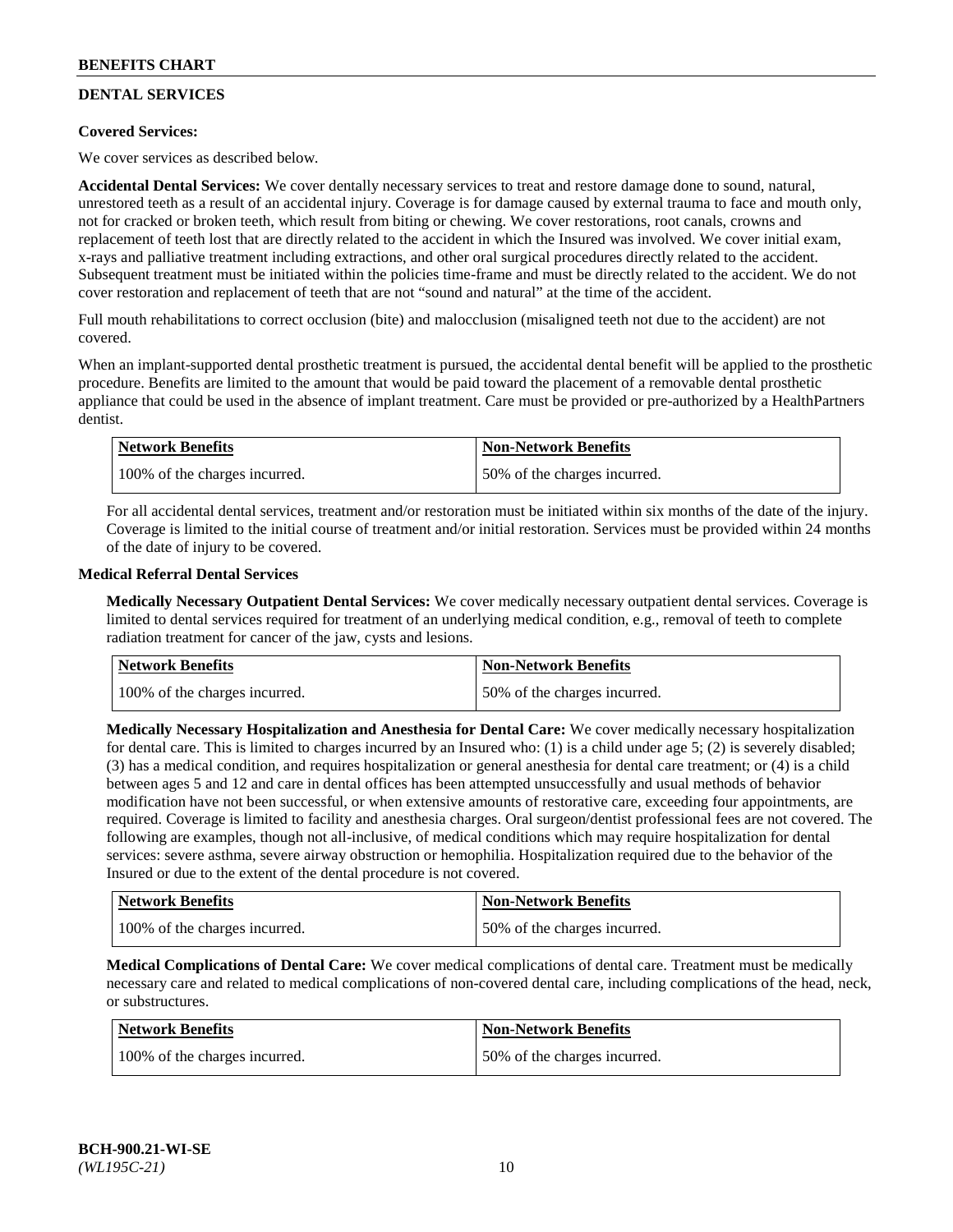**Oral Surgery:** We cover oral surgery. Coverage is limited to treatment of medical conditions requiring oral surgery, such as treatment of oral neoplasm, non-dental cysts, fracture of the jaws, trauma of the mouth and jaws, and any other oral surgery procedures provided as medically necessary dental services.

| <b>Network Benefits</b>       | Non-Network Benefits         |
|-------------------------------|------------------------------|
| 100% of the charges incurred. | 50% of the charges incurred. |

**Treatment of Cleft Lip and Cleft Palate:** We cover treatment of cleft lip and cleft palate of a dependent child, including orthodontic treatment and oral surgery directly related to the cleft. Dental services which are not required for the treatment of cleft lip or cleft palate are not covered. If a dependent child covered under the Certificate and Benefits Chart is also covered under a dental plan which includes orthodontic services, that dental plan shall be considered primary for the necessary orthodontic services. Oral appliances are subject to the same copayment, conditions and limitations as durable medical equipment.

| <b>Network Benefits</b>                               | <b>Non-Network Benefits</b>                            |
|-------------------------------------------------------|--------------------------------------------------------|
| Coverage level is same as corresponding Network       | Coverage level is same as corresponding                |
| Benefits, depending on type of service provided, such | Non-Network Benefits, depending on type of service     |
| as Office Visits for Illness or Injury, Inpatient or  | provided, such as Office Visits for Illness or Injury, |
| Outpatient Hospital Services.                         | Inpatient or Outpatient Hospital Services.             |

**Treatment of Temporomandibular Disorder (TMD) and Craniomandibular Disorder (CMD):** We cover diagnostic procedures, surgical treatment and non-surgical treatment (including intraoral splint therapy devices) for temporomandibular disorder (TMD) and craniomandibular disorder (CMD), which is medically necessary care. Dental services which are not required to directly treat TMD or CMD are not covered.

| <b>Network Benefits</b>       | <b>Non-Network Benefits</b>  |
|-------------------------------|------------------------------|
| 100% of the charges incurred. | 50% of the charges incurred. |

### **Not Covered:**

- Dental treatment, procedures or services not listed in this Benefits Chart.
- Accident-related dental services if treatment is: (1) provided to teeth which are not sound and natural; (2) to teeth which have been restored; (3) initiated beyond six months from the date of the injury; (4) received beyond the initial treatment or restoration; or (5) received beyond 24 months from the date of injury.
- Oral surgery to remove wisdom teeth.
- Orthognathic treatment or procedures and all related services.
- See "Services Not Covered" in the Certificate.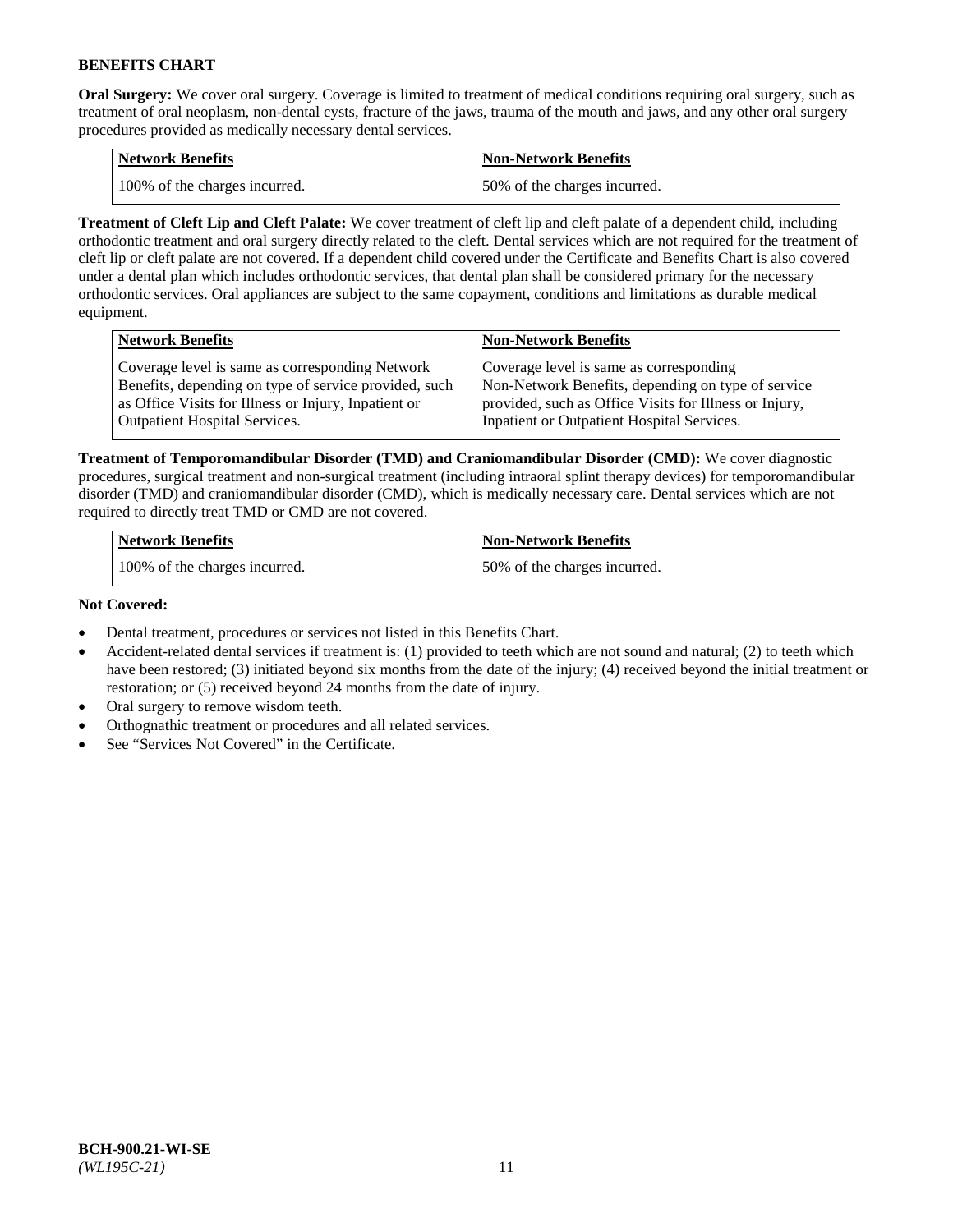# **DIAGNOSTIC IMAGING SERVICES**

### **Covered Services:**

We cover diagnostic imaging, when ordered by a provider and provided in a clinic or outpatient hospital facility.

For Network Benefits, non-emergent, scheduled outpatient Magnetic Resonance Imaging (MRI) and Computed Tomography (CT) must be provided at a designated facility. Your physician or facility will obtain or verify prior authorization for these services, as needed.

We cover services provided in a clinic or outpatient hospital facility. To see the benefit level for inpatient hospital or skilled nursing facility services, see benefits under "Inpatient Hospital and Skilled Nursing Facility Services".

### **Outpatient Magnetic Resonance Imaging (MRI) and Computed Tomography (CT)**

| <b>Network Benefits</b>       | <b>Non-Network Benefits</b>  |
|-------------------------------|------------------------------|
| 100% of the charges incurred. | 50% of the charges incurred. |

### **All Other Outpatient Diagnostic Imaging Services**

#### **Services for Illness or Injury**

| Network Benefits              | <b>Non-Network Benefits</b>  |
|-------------------------------|------------------------------|
| 100% of the charges incurred. | 50% of the charges incurred. |

### **Preventive Services (MRI/CT procedures are not considered preventive)**

Diagnostic imaging services associated with preventive services are covered at the benefit level shown in the "Preventive Services" section of this Benefits Chart.

### **Not Covered:**

See "Services Not Covered" in the Certificate.

# **DURABLE MEDICAL EQUIPMENT, PROSTHETICS, ORTHOTICS AND SUPPLIES**

# **Covered Services:**

We cover equipment and services, as described below.

We cover durable medical equipment and services, prosthetics, orthotics and supplies, subject to the limitations below, including certain disposable supplies, enteral feedings and the following diabetic supplies and equipment: glucose monitors, insulin pumps limited to the purchase of one pump per year, syringes, blood and urine test strips and other diabetic supplies as deemed medically appropriate and necessary, for Insureds with gestational, Type I or Type II diabetes.

We cover external hearing aids, cochlear implants, and related treatment prescribed by a physician or by a licensed audiologist for Insureds under 18 years of age who have hearing loss.

We also cover basic hearing aids for Insureds age 18 or older for the correction of a hearing impairment.

Osseointegrated or bone-anchored hearing aids are only covered for Insureds who have hearing loss that is not correctable by any other procedure.

Hearing aids are limited to one basic, standard hearing aid for each ear every three years.

A basic hearing aid is defined as a hearing device that consists of a microphone, amplifier, volume control, battery and receiver, which is up to date using the latest technology. It does not include upgrades above and beyond the functionality of a basic hearing aid, including, but not limited to, hearing improvements for group settings, background noise, Bluetooth/remote control functionality, or extended warranties. Charges for upgrades above the cost of a basic, standard hearing aid are not covered.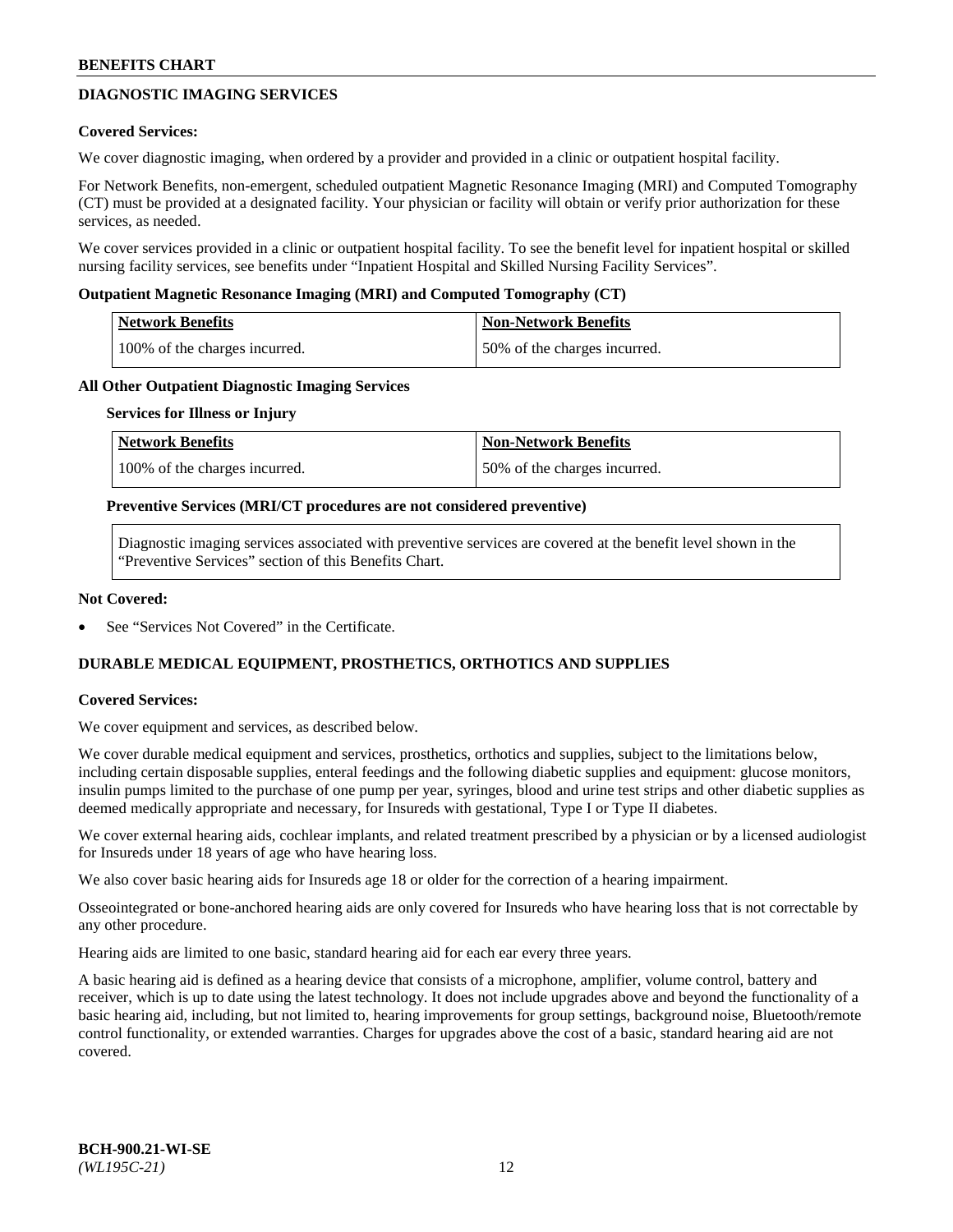# **Diabetic Supplies Purchased at a Pharmacy**

| <b>Network Benefits</b>       | <b>Non-Network Benefits</b>  |
|-------------------------------|------------------------------|
| 100% of the charges incurred. | 50% of the charges incurred. |

### **Diabetic Supplies Purchased from a Non-Pharmacy Provider**

| <b>Network Benefits</b>                                               | <b>Non-Network Benefits</b>  |
|-----------------------------------------------------------------------|------------------------------|
| 100% of the charges incurred if purchased from an<br>approved vendor. | 50% of the charges incurred. |

### **Special Dietary Treatment for Phenylketonuria (PKU) if it meets our medical coverage criteria**

| Network Benefits              | <b>Non-Network Benefits</b>  |
|-------------------------------|------------------------------|
| 100% of the charges incurred. | 50% of the charges incurred. |

### **Oral Amino Acid Based Elemental Formula if it meets our Medical Coverage Criteria**

| <b>Network Benefits</b>       | <b>Non-Network Benefits</b>  |
|-------------------------------|------------------------------|
| 100% of the charges incurred. | 50% of the charges incurred. |

# **All Other Durable Medical Equipment, Prosthetics, Orthotics and Supplies**

| <b>Network Benefits</b>       | <b>Non-Network Benefits</b>  |
|-------------------------------|------------------------------|
| 100% of the charges incurred. | 50% of the charges incurred. |

### **Limitations:**

Coverage of durable medical equipment is limited by the following:

- No more than a 93-day supply of diabetic supplies are covered and dispensed at a time.
- Payment will not exceed the cost of an alternate piece of equipment or service that is effective and medically necessary.
- For prosthetic benefits, other than oral appliances for cleft lip and cleft palate, payment will not exceed the cost of an alternate piece of equipment or service that is effective, medically necessary and enables Insureds to conduct standard activities of daily living.
- We reserve the right to determine if an item will be approved for rental vs. purchase.
- We require that certain diabetic supplies and equipment be purchased at a pharmacy.
- Diabetic supplies and equipment are limited to certain models and brands.
- Durable medical equipment and supplies must be obtained or repaired by approved vendors.
- Covered services and supplies are based on established medical policies which are subject to periodic review and modification by the medical or dental directors. Our medical policy for diabetic supplies includes information on our required models and brands. These medical policies (medical coverage criteria) are available by calling Member Services, or logging on to your "*my*HealthPartners" account a[t healthpartners.com.](https://www.healthpartners.com/hp/index.html)

# **Not Covered:**

Items which are not eligible for coverage include, but are not limited to:

- Replacement or repair of any covered items, if the items are (i) damaged or destroyed by misuse, abuse or carelessness, (ii) lost; or (iii) stolen.
- Duplicate or similar items.
- Labor and related charges for repair of any covered items which are more than the cost of replacement by an approved vendor.
- Sales tax, mailing, delivery charges, service call charges.
- Items which are primarily educational in nature or for hygiene, vocation, comfort, convenience or recreation.
- Communication aids or devices: equipment to create, replace or augment communication abilities including, but not limited to, speech processors, receivers, communication boards, or computer or electronic assisted communication.
- Implantable and osseointegrated or bone-anchored hearing aids and their fitting, except as specifically described in this Benefits Chart. This exclusion does not apply to cochlear implants.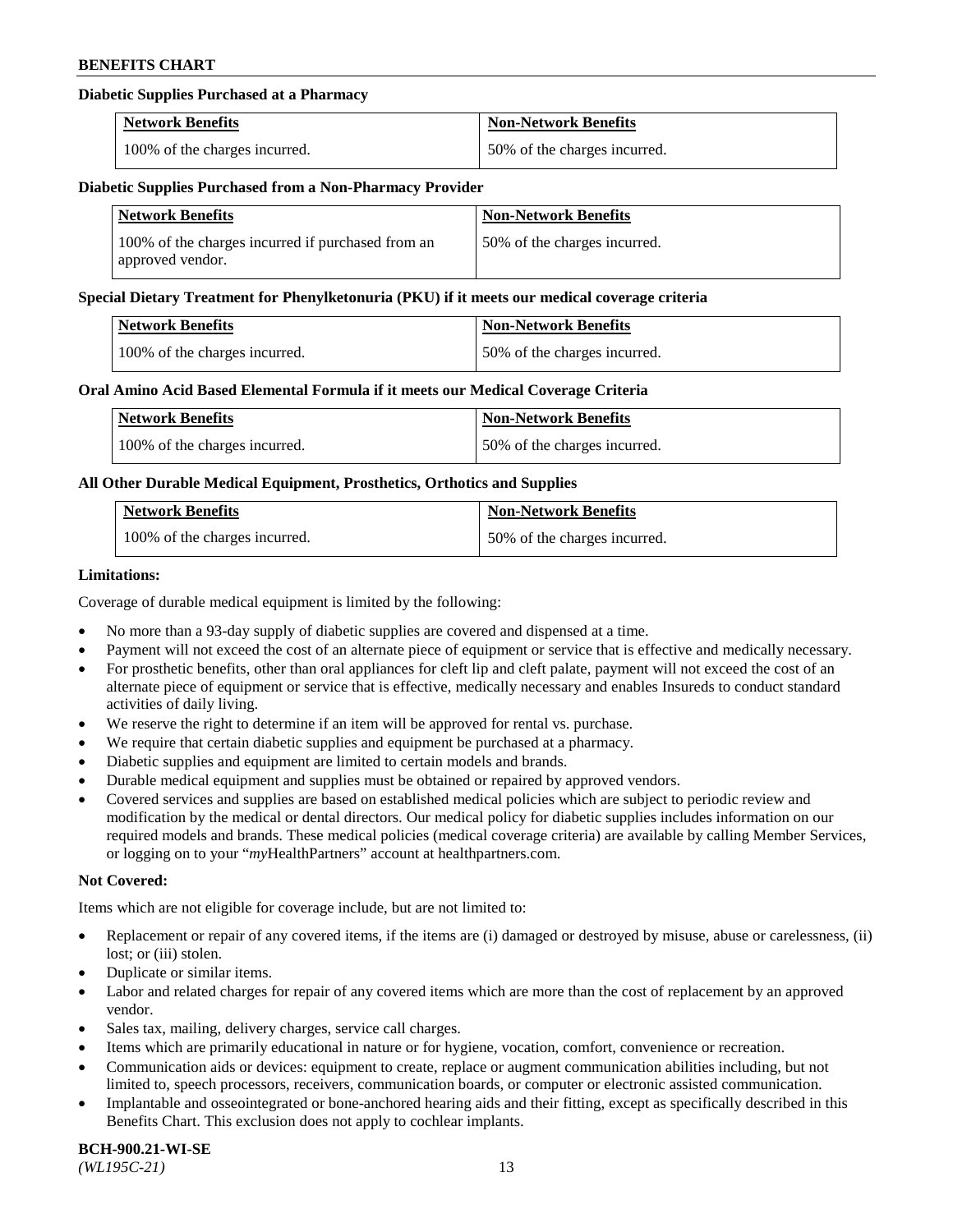- Eyeglasses, contact lenses and their fitting, measurement and adjustment, except as specifically described in this Benefits Chart.
- Hair prostheses (wigs).
- Household equipment which primarily has customary uses other than medical, such as, but not limited to, exercise cycles, air purifiers, central or unit air conditioners, water purifiers, non-allergenic pillows, mattresses or waterbeds.
- Household fixtures including, but not limited to, escalators or elevators, ramps, swimming pools and saunas.
- Modifications to the structure of the home including, but not limited to, wiring, plumbing or charges for installation of equipment.
- Vehicle, car or van modifications including, but not limited to, hand brakes, hydraulic lifts and car carrier.
- Rental equipment while owned equipment is being repaired by non-contracted vendors, beyond one month rental of medically necessary equipment.
- Other equipment and supplies, including but not limited to assistive devices, that we determine are not eligible for coverage.
- See "Services Not Covered" in the Certificate.

# **EMERGENCY AND URGENTLY NEEDED CARE SERVICES**

# **Covered Services:**

We cover services for emergency care and urgently needed care if the services are otherwise eligible for coverage under the Certificate.

**Urgently Needed Care.** These are services to treat an unforeseen illness or injury that:

- are required in order to prevent a serious deterioration in your health; and
- cannot be delayed until the next available clinic or office hours.

| <b>Network Benefits</b>       | <b>Non-Network Benefits</b> |
|-------------------------------|-----------------------------|
| 100% of the charges incurred. | See Network Benefits.       |

**Emergency Care.** These are services to treat:

- the sudden, unexpected onset of illness or injury which, if left untreated or unattended until the next available clinic or office hours, would result in hospitalization; or
- a condition requiring professional health services immediately necessary to preserve life or stabilize health.

When reviewing claims for coverage of emergency services, our medical director will take into consideration a reasonable layperson's belief that the circumstances required immediate medical care that could not wait until the next working day or next available clinic appointment.

# **Emergency Care in a Hospital Emergency Room, including Professional Services of a Physician**

| <b>Network Benefits</b>       | <b>Non-Network Benefits</b> |
|-------------------------------|-----------------------------|
| 100% of the charges incurred. | See Network Benefits.       |

# **Inpatient Emergency Care in a Hospital**

| <b>Network Benefits</b>       | <b>Non-Network Benefits</b> |
|-------------------------------|-----------------------------|
| 100% of the charges incurred. | See Network Benefits.       |

# **Not Covered:**

See "Services Not Covered" in the Certificate.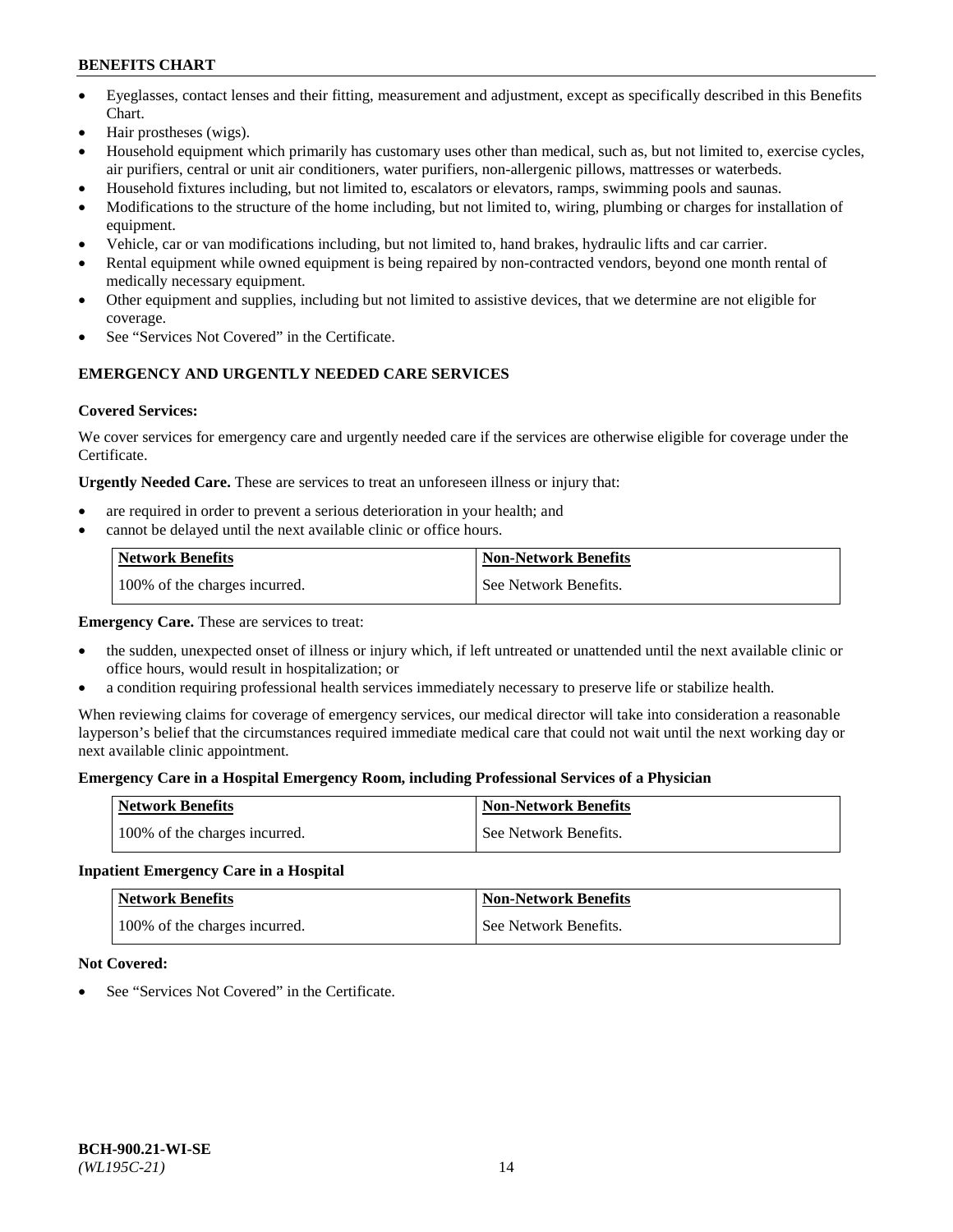# **GENE THERAPY**

# **Covered Services:**

We cover gene therapy treatment if it meets our medical coverage criteria.

| <b>Network Benefits</b>                                                                                                                                                                                 | <b>Non-Network Benefits</b> |
|---------------------------------------------------------------------------------------------------------------------------------------------------------------------------------------------------------|-----------------------------|
| Coverage level is same as corresponding Network<br>Benefits, depending on type of service provided such as<br>Office Visits for Illness or Injury, Inpatient or<br><b>Outpatient Hospital Services.</b> | No coverage.                |

# **Limitations:**

- Gene therapy must be provided by a designated provider.
- Specific types of gene therapy are limited to therapies and conditions specified in our medical coverage criteria.

# **Not Covered:**

See "Services Not Covered" in the Certificate.

# **HEALTH EDUCATION**

### **Covered Services:**

We cover education for preventive services and education for the management of chronic health problems (such as diabetes).

| <b>Network Benefits</b>                                     | <b>Non-Network Benefits</b>  |
|-------------------------------------------------------------|------------------------------|
| 100% of the charges incurred.<br>Deductible does not apply. | 50% of the charges incurred. |

### **Not Covered:**

See "Services Not Covered" in the Certificate.

# **HOME-BASED HEALTH ASSESSMENT PROGRAM**

#### **Covered Services:**

If you meet our criteria for coverage, you may qualify for our home-based comprehensive health risk assessment program. The program covers a health assessment with a designated nurse practitioner.

| Network Benefits                                            | <b>Non-Network Benefits</b> |
|-------------------------------------------------------------|-----------------------------|
| 100% of the charges incurred.<br>Deductible does not apply. | No coverage.                |

#### **Not Covered:**

See "Services Not Covered" in the Certificate.

# **HOME HEALTH SERVICES**

#### **Covered Services:**

We cover skilled nursing services, physical therapy, occupational therapy, speech therapy, respiratory therapy and other therapeutic services, non-routine prenatal and postnatal services, routine postnatal well child visits, as described in our medical coverage criteria, phototherapy services for newborns, home health aide services and other eligible home health services when provided in your home, if you are homebound (i.e., unable to leave home without considerable effort due to a medical condition). Lack of transportation does not constitute homebound status. For phototherapy services for newborns and high risk prenatal services, supplies and equipment are included.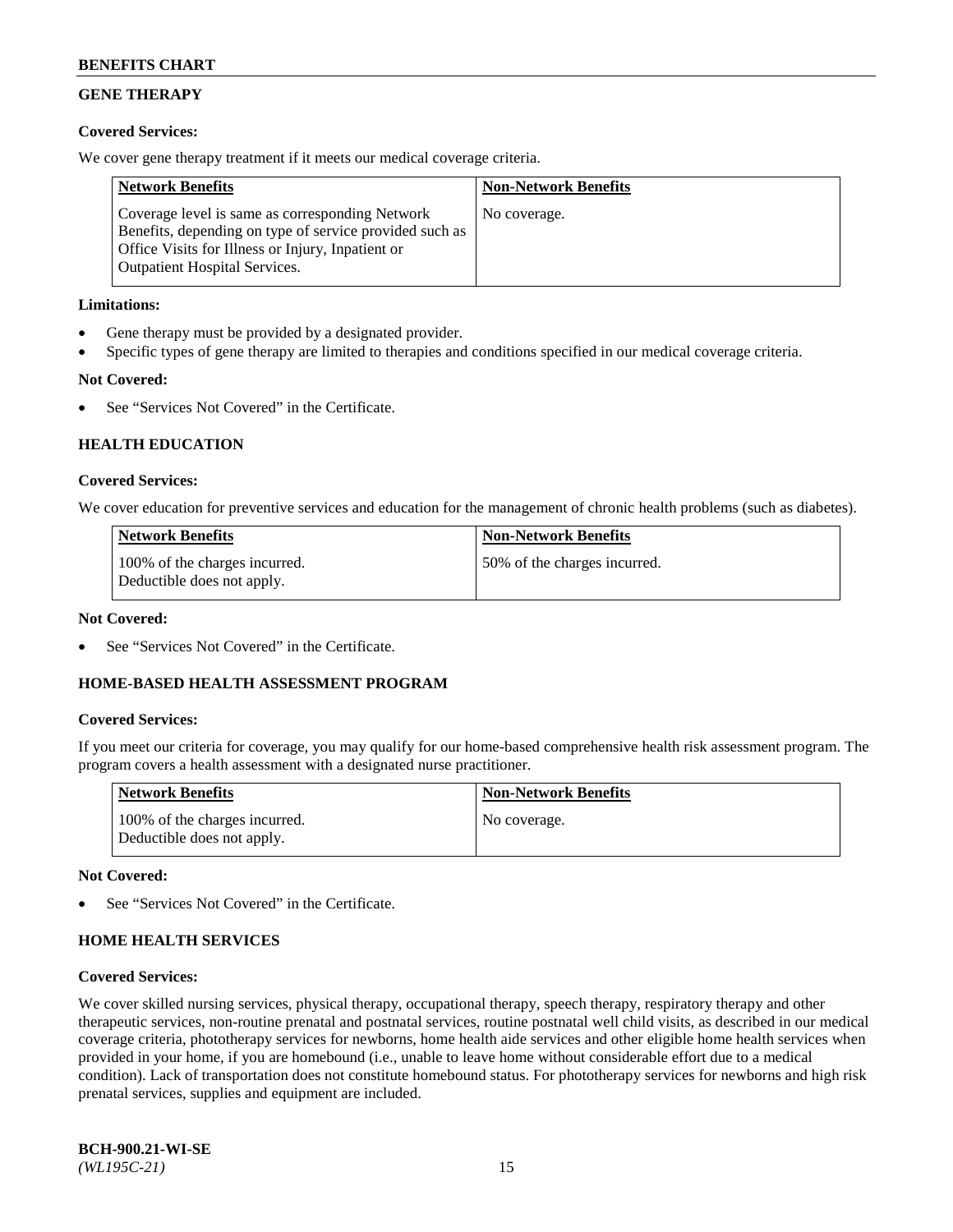We cover total parenteral nutrition/intravenous ("TPN/IV") therapy, equipment, supplies and drugs in connection with IV therapy. IV line care kits are covered under Durable Medical Equipment.

We cover palliative care benefits. Palliative care includes symptom management, education and establishing goals of care. We waive the requirement that you be homebound for a limited number of home visits for palliative care (as shown in this Benefits Chart), if you have a life-threatening, non-curable condition which has a prognosis of survival of two years or less. Additional palliative care visits are eligible under the home health services benefit if you are homebound and meet all other requirements defined in this section.

You do not need to be homebound to receive total parenteral nutrition/intravenous ("TPN/IV") therapy.

Home health services are eligible and covered only when:

- medically necessary; and
- provided as rehabilitative care, terminal care or maternity care; and
- ordered by a physician, and included in the written home care plan.

# **Physical Therapy, Occupational Therapy, Speech Therapy, Respiratory Therapy, Home Health Aide Services and Palliative Care**

| <b>Network Benefits</b>       | <b>Non-Network Benefits</b>  |
|-------------------------------|------------------------------|
| 100% of the charges incurred. | 50% of the charges incurred. |

# **TPN/IV Therapy, Skilled Nursing Services, Non-Routine Prenatal/Postnatal Services, and Phototherapy**

| <b>Network Benefits</b>       | <b>Non-Network Benefits</b>  |
|-------------------------------|------------------------------|
| 100% of the charges incurred. | 50% of the charges incurred. |

Each 24-hour visit (or shifts up to 24-hour visits) equals one visit and counts toward the Maximum visits for all other services shown below. Any visit that lasts less than 24 hours regardless of the length of the visit, will count as one visit toward the Maximum visits for all other services shown below. All visits must be medically necessary and benefit eligible.

### **Routine Prenatal/Postnatal Services and Child Health Supervision Services**

| Network Benefits                                            | <b>Non-Network Benefits</b>  |
|-------------------------------------------------------------|------------------------------|
| 100% of the charges incurred.<br>Deductible does not apply. | 50% of the charges incurred. |

# **Maximum Visits for Palliative Care**

If you are eligible to receive palliative care in the home and you are not homebound, there is a maximum of 12 visits per calendar year.

### **Maximum Visits for All Services Other Than Palliative Care**

| Network Benefits             | <b>Non-Network Benefits</b>  |
|------------------------------|------------------------------|
| 60 visits per calendar year. | 30 visits per calendar year. |

Each visit provided under the Network Benefits and Non-Network Benefits counts toward the maximums shown under both Maximum visits sections. The routine postnatal well child visits do not count toward the visit limit.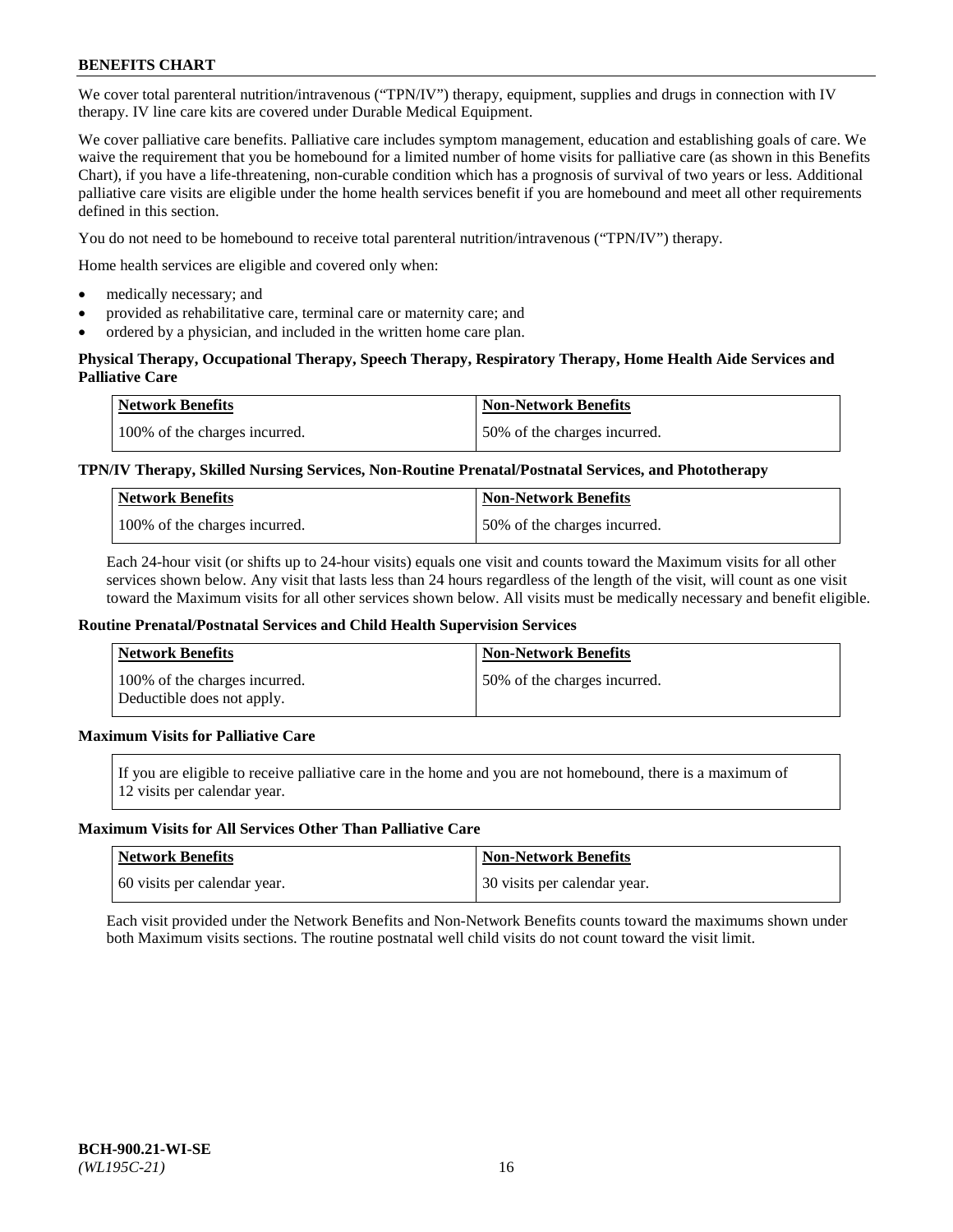### **Limitations:**

- Home health services are not provided as a substitute for a primary caregiver in the home or as relief (respite) for a primary caregiver in the home. We will not reimburse family members or residents in your home for the above services.
- A service shall not be considered a skilled nursing service merely because it is performed by, or under the direct supervision of, a licensed nurse. Where a service (such as tracheotomy suctioning or ventilator monitoring) or like services, can be safely and effectively performed by a non-medical person (or self-administered), without the direct supervision of a licensed nurse, the service shall not be regarded as a skilled nursing service, whether or not a skilled nurse actually provides the service. The unavailability of a competent person to provide a non-skilled service shall not make it a skilled service when a skilled nurse provides it. Only the skilled nursing component of so-called "blended" services (i.e. services which include skilled and non-skilled components) are covered under this Benefits Chart.

# **Not Covered:**

- Financial or legal counseling services.
- Housekeeping or meal services in your home.
- Private duty nursing services.
- Services provided by a family member or enrollee, or a resident in the enrollee's home.
- Vocational rehabilitation and recreational or educational therapy. Recreation therapy is therapy provided solely for the purpose of recreation, including, but not limited to: (a) requests for physical therapy or occupational therapy to improve athletic ability, and (b) braces or guards to prevent sports injuries.
- See "Services Not Covered" in the Certificate.

# **HOME HOSPICE SERVICES**

# **Applicable Definitions:**

**Part-time.** This is up to two hours of service per day, more than two hours is considered continuous care.

**Continuous Care.** This is from two to twelve hours of service per day provided by a registered nurse, licensed practical nurse, or home health aide, during a period of crisis in order to maintain a terminally ill patient at home.

**Appropriate Facility.** This is a nursing home, hospice residence, or other inpatient facility.

**Custodial Care Related to Hospice Services.** This means providing assistance in the activities of daily living and the care needed by a terminally ill patient which can be provided by primary caregiver (i.e., family member or friend) who is responsible for the patient's home care.

# **Covered Services:**

**Home Hospice Program.** We cover the services described below if you are terminally ill and accepted as a home hospice program participant. You must meet the eligibility requirements of the program, and elect to receive services through the home hospice program. The services will be provided in your home, with inpatient care available when medically necessary as described below. If you elect to receive hospice services, you do so in lieu of curative treatment for your terminal illness for the period you are enrolled in the home hospice program.

**Eligibility:** In order to be eligible to be enrolled in the home hospice program, you must: (1) be a terminally ill patient (prognosis of six months or less); (2) have chosen a palliative treatment focus (i.e., emphasizing comfort and supportive services rather than treatment attempting to cure the disease or condition); and (3) continue to meet the terminally ill prognosis as reviewed by our medical director or his or her designee over the course of care. You may withdraw from the home hospice program at any time.

**Eligible Services:** Hospice services include the following services provided in accordance with an approved hospice treatment plan.

- Home Health Services:
	- o Part-time care provided in your home by an interdisciplinary hospice team (which may include a physician, nurse, social worker, and spiritual counselor) and medically necessary home health services are covered.
	- o One or more periods of continuous care in your home or in a setting which provides day care for pain or symptom management, when medically necessary, will be covered.
- Inpatient Services: We cover medically necessary inpatient services.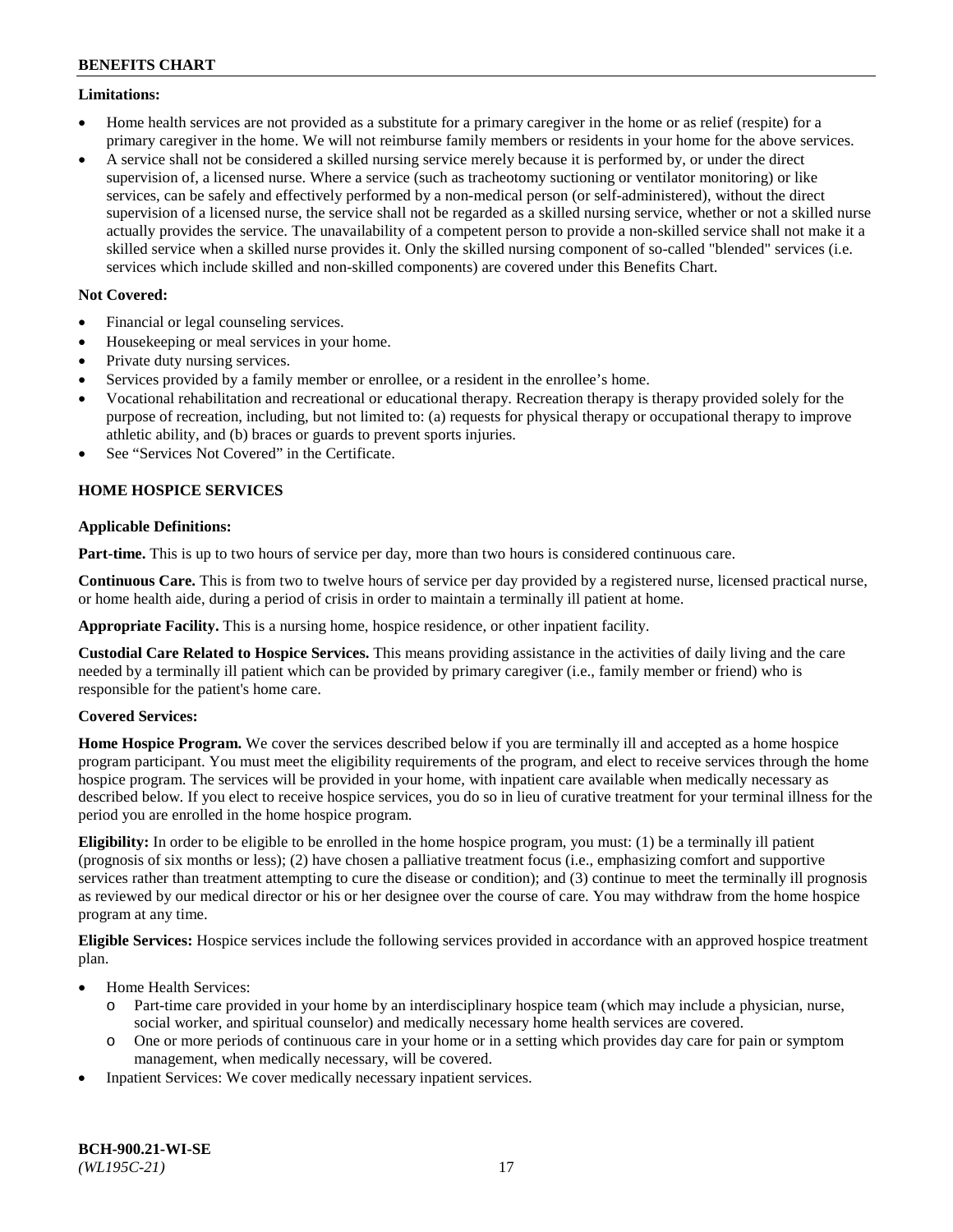- Other Services:
	- Respite care is covered for care in your home or in an appropriate facility, to give your primary caregivers (i.e., family members or friends) rest and/or relief when necessary in order to maintain a terminally ill patient at home.
	- o Medically necessary medications for pain and symptom management.
	- o Semi-electric hospital beds and other durable medical equipment are covered.
	- Emergency and non-emergency care is covered.

| Network Benefits              | <b>Non-Network Benefits</b>  |
|-------------------------------|------------------------------|
| 100% of the charges incurred. | 50% of the charges incurred. |

Respite care is limited to 5 days per episode, and respite care and continuous care combined are limited to 30 days.

# **Not Covered:**

- Financial or legal counseling services.
- Housekeeping or meal services in your home.
- Custodial or maintenance care related to hospice services, whether provided in the home or in a nursing home.
- Any service not specifically described as covered services under this home hospice services benefits.
- Any services provided by members of your family or residents in your home.
- See "Services Not Covered" in the Certificate.

# **HOSPITAL AND SKILLED NURSING FACILITY SERVICES**

# **Covered Services:**

We cover services as described below.

# **Medical or Surgical Hospital Services**

**Inpatient Hospital Services:** We cover the following medical or surgical services, for the treatment of acute illness or injury, which require the level of care only provided in an acute care facility. These services must be authorized by a physician.

Inpatient hospital services include: room and board; the use of operating or maternity delivery rooms; intensive care facilities; newborn nursery facilities; general nursing care, anesthesia, laboratory and diagnostic imaging services, radiation therapy, physical therapy, prescription drugs or other medications administered during treatment, blood and blood products (unless replaced), and blood derivatives, and other diagnostic or treatment related hospital services; physician and other professional medical and surgical services provided while in the hospital, including gender reassignment surgery that meets medical coverage criteria.

We cover, following a vaginal delivery, a minimum of 48 hours of inpatient care for the mother and newborn child. We cover, following a caesarean section delivery, a minimum of 96 hours of inpatient care for the mother and newborn child.

Group health plans and health insurance issuers generally may not, under Federal law, restrict benefits for any hospital length of stay in connection with childbirth for the mother of newborn child to less than 48 hours following a vaginal delivery, or less than 96 hours following a caesarean section. However, Federal law generally does not prohibit the mother's or newborn's attending provider, after consulting with the mother, from discharging the mother or her newborn earlier than 48 hours (or 96 hours as applicable). In any case plans and issuers may not, under Federal law, require that a provider obtain authorization from the plan or the insurance issuer for prescribing a length of stay not in excess of 48 hours (or 96 hours).

| <b>Network Benefits</b>       | Non-Network Benefits         |
|-------------------------------|------------------------------|
| 100% of the charges incurred. | 50% of the charges incurred. |

Each Insured's admission or confinement, including that of a newborn child, is separate and distinct from the admission or confinement of any other Insured.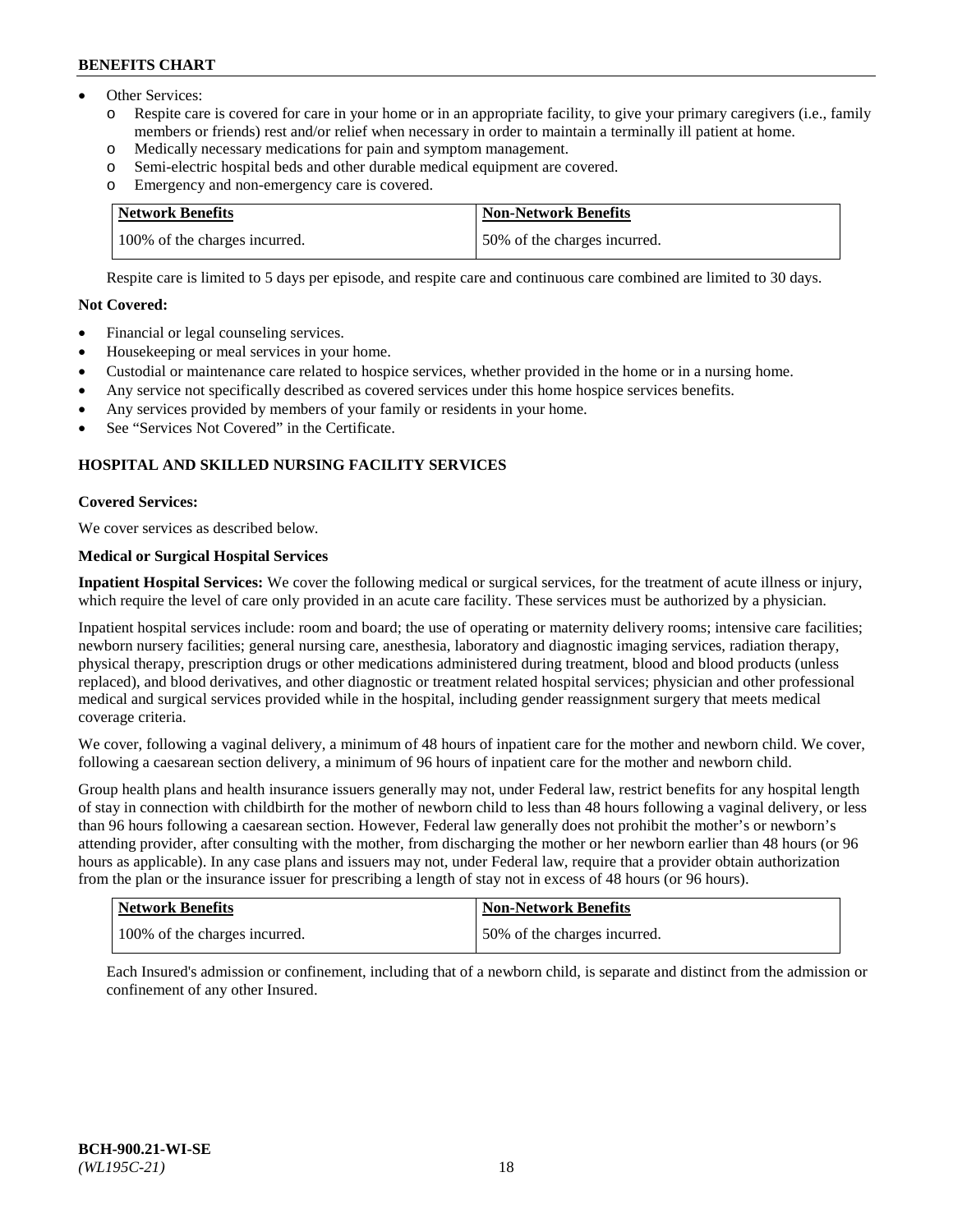**Outpatient Hospital, Ambulatory Care or Surgical Facility Services:** We cover the following medical and surgical services, for diagnosis or treatment of illness or injury on an outpatient basis. These services must be authorized by a physician.

Outpatient services include: use of operating rooms, maternity delivery rooms or other outpatient departments, rooms or facilities; and the following outpatient services: general nursing care, anesthesia, laboratory and diagnostic imaging services, radiation therapy, physical therapy, drugs administered during treatment, blood and blood products (unless replaced), and blood derivatives, and other diagnostic or treatment related outpatient services; physician and other professional medical and surgical services provided while an outpatient, including colonoscopies (starting at age 50, or under age 50 for people at high risk of colorectal cancer), and gender reassignment surgery that meets medical coverage criteria.

For Network Benefits, non-emergent, scheduled outpatient Magnetic Resonance Imaging (MRI) and Computed Tomography (CT) must be provided at a designated facility. Your physician or facility will obtain or verify prior authorization for these services, as needed.

To see the benefit level for diagnostic imaging services, laboratory services and physical therapy, see benefits under Diagnostic Imaging Services, Laboratory Services and Physical Therapy in this Benefits Chart.

| <b>Network Benefits</b>       | <b>Non-Network Benefits</b>  |
|-------------------------------|------------------------------|
| 100% of the charges incurred. | 50% of the charges incurred. |

# **Skilled Nursing Facility Care:**

We cover room and board, daily skilled nursing and related ancillary services for post-acute treatment and rehabilitative care of illness or injury that meets medical coverage criteria. Rehabilitation services are limited to services where significant measurable progress is expected to occur within a reasonable period of time.

| <b>Network Benefits</b>                      | <b>Non-Network Benefits</b>                  |
|----------------------------------------------|----------------------------------------------|
| 100% of the charges incurred.                | 150% of the charges incurred.                |
| Limited to a 30 day maximum per confinement. | Limited to a 30 day maximum per confinement. |

Each day of services provided under the Network Benefits and Non-Network Benefits, combined, applies toward the maximum shown above.

#### **Not Covered:**

- Services for items for personal convenience, such as television rental, are not covered.
- See "Services Not Covered" in the Certificate.

# **INFERTILITY SERVICES**

#### **Covered Services:**

We cover the diagnosis of infertility. These services include diagnostic procedures and tests provided in connection with an infertility evaluation, office visits and consultations to diagnose infertility.

| <b>Network Benefits</b>       | <b>Non-Network Benefits</b>  |
|-------------------------------|------------------------------|
| 100% of the charges incurred. | 50% of the charges incurred. |

Coverage is limited to office visits and consultations to diagnose infertility. Treatment is not covered.

#### **Not Covered:**

- Treatment of infertility, including, but not limited to, office visits, laboratory, diagnostic imaging services, and drugs for the treatment of infertility; assisted reproduction, including, but not limited to, gamete intrafallopian tube transfer (GIFT), zygote intrafallopian tube transfer (ZIFT) intracytoplasmic sperm injection (ICSI), and/or in-vitro fertilization (IVF), and all charges associated with such procedures; reversal of sterilization; artificial insemination; and sperm, ova or embryo acquisition, retrieval or storage; however, we cover office visits and consultations to diagnose infertility.
- Services related to the establishment of surrogate pregnancy and fees for a surrogate.
- See "Services Not Covered" in the Certificate.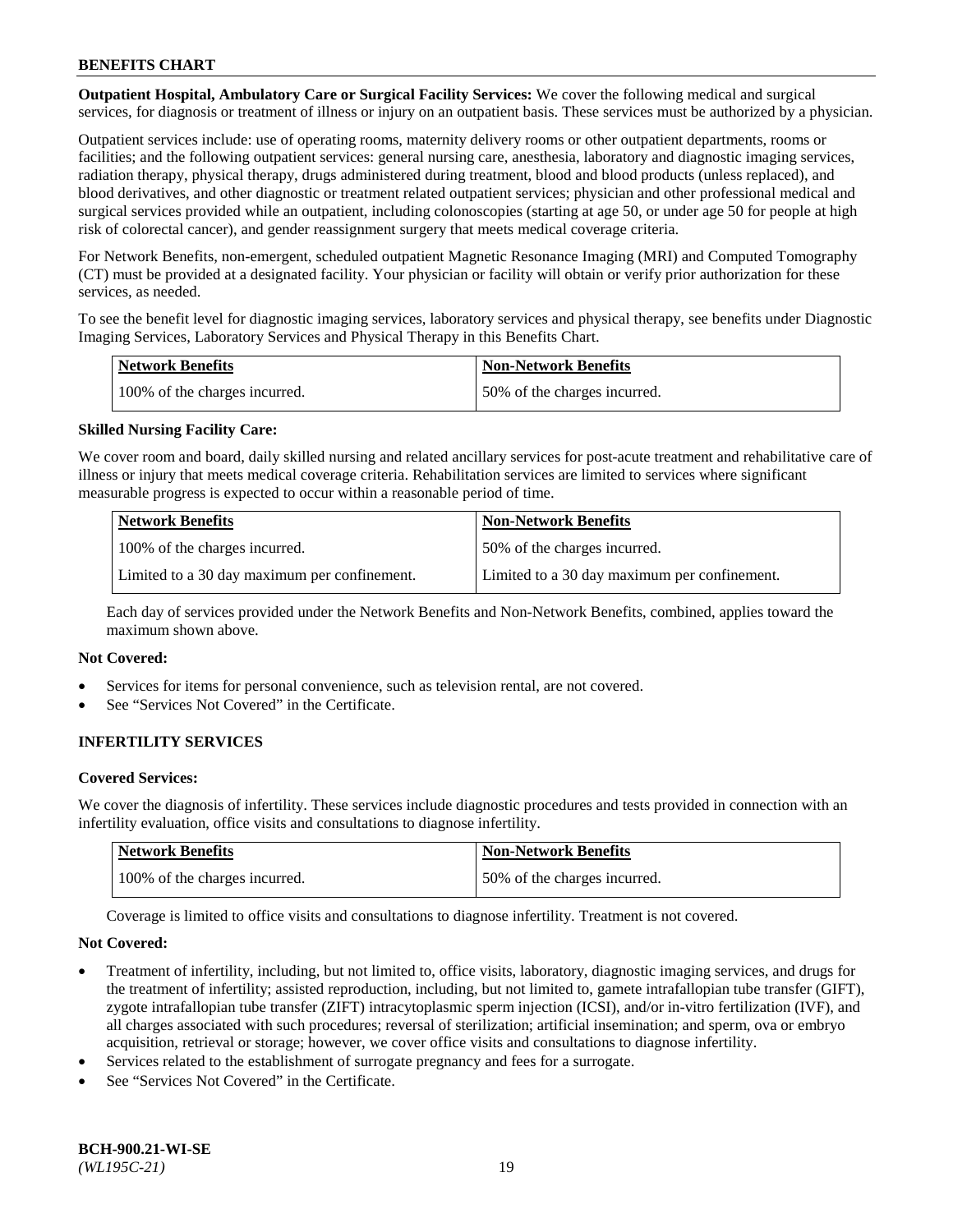# **LABORATORY SERVICES**

# **Covered Services:**

We cover laboratory tests when ordered by a provider and provided in a clinic or outpatient hospital facility. This includes blood tests to detect lead exposure in children between the ages of 6 months and 72 months.

To see the benefit level for inpatient hospital or skilled nursing facility services, see benefits under "Inpatient Hospital and Skilled Nursing Facility Services" in this Benefits Chart.

**Prostate-specific antigen (PSA) test coverage.** We cover prostate cancer screening for men 40 years of age or over who are symptomatic or in a high-risk category and for all men 50 years of age or older. Coverage includes a prostate-specific antigen blood test and a digital rectal examination.

| Network Benefits              | <b>Non-Network Benefits</b>  |
|-------------------------------|------------------------------|
| 100% of the charges incurred. | 50% of the charges incurred. |

### **All other laboratory services**

# **Services for Illness or Injury**

| <b>Network Benefits</b>       | <b>Non-Network Benefits</b>  |
|-------------------------------|------------------------------|
| 100% of the charges incurred. | 50% of the charges incurred. |

# **Preventive Services**

Laboratory services associated with preventive services are covered at the benefit level shown in the "Preventive Services" section of this Benefits Chart.

### **Not Covered:**

See "Services Not Covered" in the Certificate.

# **MASTECTOMY RECONSTRUCTION BENEFIT**

#### **Covered Services:**

We cover reconstruction of the breast on which the mastectomy has been performed; surgery and reconstruction of the other breast to produce symmetrical appearance, and prostheses and physical complications of all stages of mastectomy, including lymphedemas.

| <b>Network Benefits</b>                               | <b>Non-Network Benefits</b>                           |
|-------------------------------------------------------|-------------------------------------------------------|
| Coverage level is same as corresponding Network       | Coverage level is same as corresponding Non-Network   |
| Benefits, depending on type of service provided, such | Benefits, depending on type of service provided, such |
| as Office Visits for Illness or Injury, Inpatient or  | as Office Visits for Illness or Injury, Inpatient or  |
| Outpatient Hospital Services.                         | <b>Outpatient Hospital Services.</b>                  |

#### **Not Covered:**

See "Services Not Covered" in the Certificate.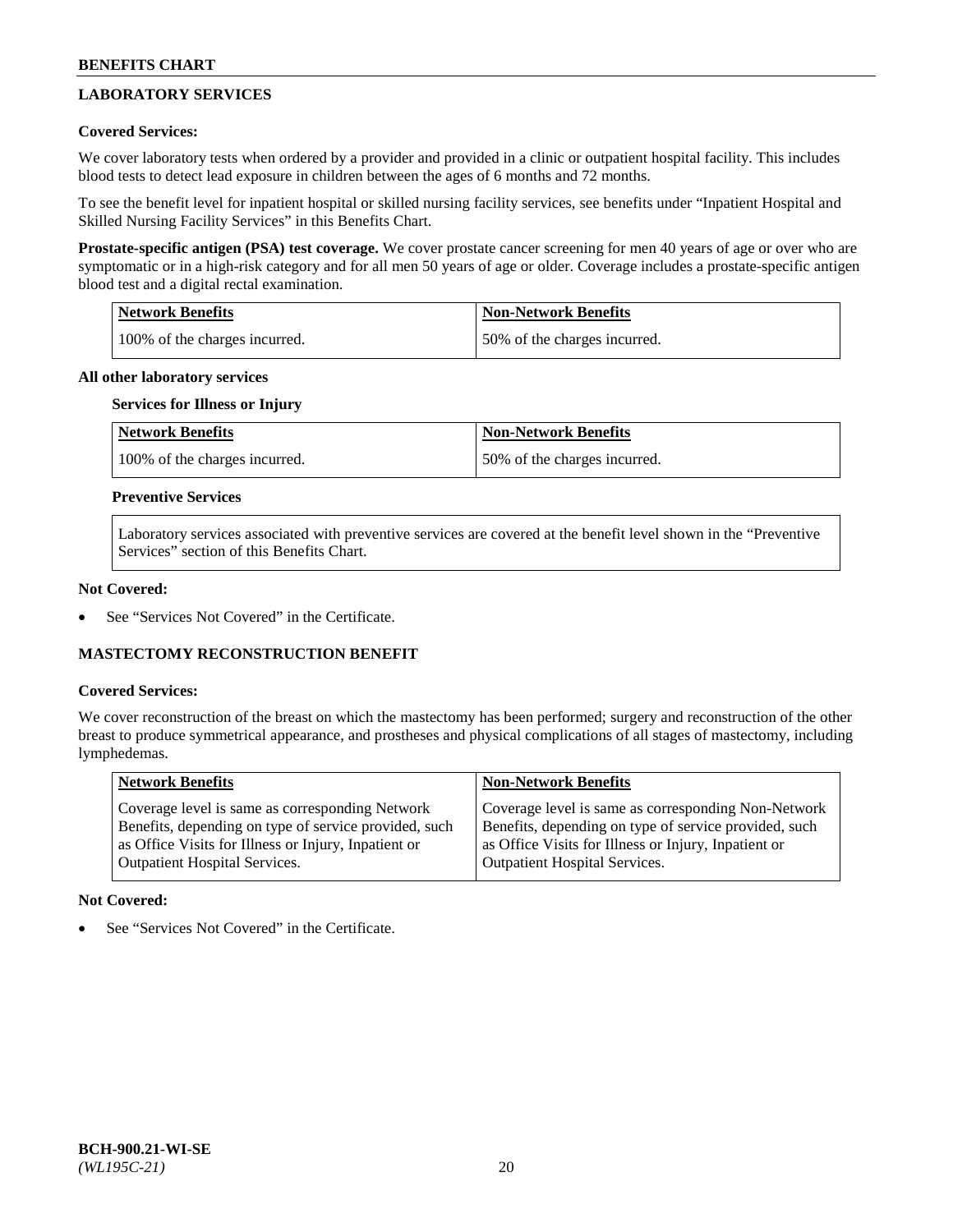# **MEDICATION THERAPY DISEASE MANAGEMENT PROGRAM**

### **Covered Services:**

If you meet our criteria for coverage, you may qualify for our Medication Therapy Disease Management Program.

The program covers consultations with a designated Network pharmacist.

Covered services are based on established medical policies, which are subject to periodic review and modification by the medical directors. These medical policies (medical coverage criteria) are available by calling Member Services, or logging on to your "*my*HealthPartners" account at [healthpartners.com.](http://www.healthpartners.com/)

| Network Benefits                                            | <b>Non-Network Benefits</b> |
|-------------------------------------------------------------|-----------------------------|
| 100% of the charges incurred.<br>Deductible does not apply. | No coverage.                |

### **Not Covered:**

See "Services Not Covered" in the Certificate.

# **OFFICE VISITS FOR ILLNESS OR INJURY**

### **Covered Services:**

We cover the following when medically necessary: professional medical and surgical services and related supplies, including biofeedback, of physicians and other health care providers; blood and blood products (unless replaced) and blood derivatives.

We cover diagnosis and treatment of illness or injury to the eyes. Where contact or eye glass lenses are prescribed as medically necessary for the post-operative treatment of cataracts or for the treatment of aphakia, or keratoconus, we cover the initial evaluation, lenses and fitting. Insureds must pay for lens replacement beyond the initial pair.

# **Office Visits**

| <b>Network Benefits</b>       | <b>Non-Network Benefits</b>  |
|-------------------------------|------------------------------|
| 100% of the charges incurred. | 50% of the charges incurred. |

#### **Convenience Clinics**

| Network Benefits              | <b>Non-Network Benefits</b>  |
|-------------------------------|------------------------------|
| 100% of the charges incurred. | 50% of the charges incurred. |

#### **Scheduled Telephone Visits**

| <b>Network Benefits</b>       | <b>Non-Network Benefits</b>  |
|-------------------------------|------------------------------|
| 100% of the charges incurred. | 50% of the charges incurred. |

### **E-Visits**

#### **Access to Online Care through virtuwell a[t virtuwell.com](https://www.virtuwell.com/)**

| <b>Network Benefits</b>       | <b>Non-Network Benefits</b> |
|-------------------------------|-----------------------------|
| 100% of the charges incurred. | Not applicable.             |

# **All Other E-Visits**

| <b>Network Benefits</b>       | <b>Non-Network Benefits</b>  |
|-------------------------------|------------------------------|
| 100% of the charges incurred. | 50% of the charges incurred. |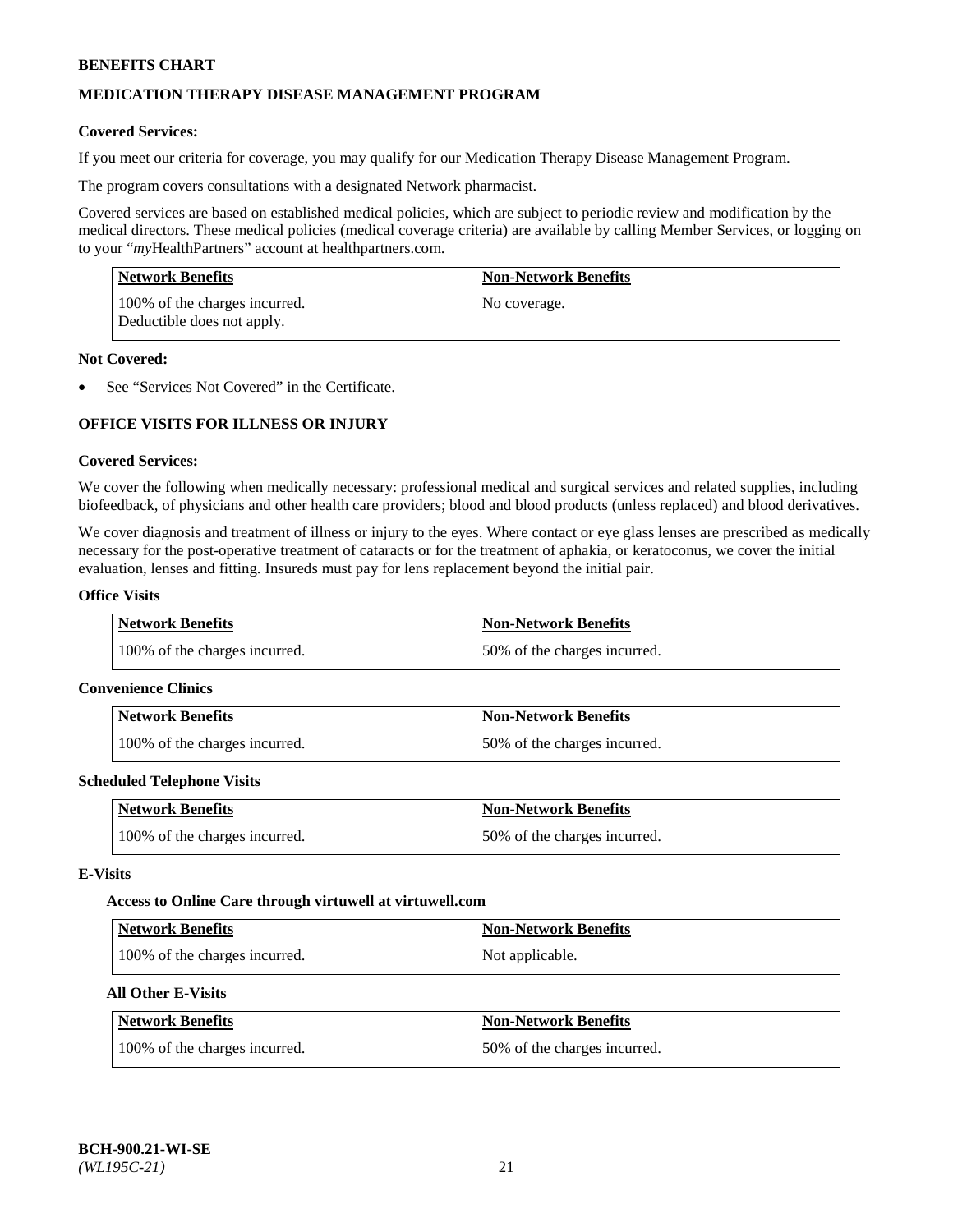# **Injections Administered in a Physician's Office, other than immunizations**

### **Allergy Injections**

| Network Benefits              | <b>Non-Network Benefits</b>  |
|-------------------------------|------------------------------|
| 100% of the charges incurred. | 50% of the charges incurred. |

# **All Other Injections**

| <b>Network Benefits</b>       | <b>Non-Network Benefits</b>  |
|-------------------------------|------------------------------|
| 100% of the charges incurred. | 50% of the charges incurred. |

### **Not Covered:**

- Court ordered treatment, except as described in this Benefits Chart. Any resulting court ordered treatment for mental health services will be subject to the Certificate's requirement for medical necessity.
- See "Services Not Covered" in the Certificate.

# **PEDIATRIC EYEWEAR**

# **Covered Services:**

We cover pediatric eyewear for children under age 19, subject to our medical coverage criteria. Coverage under this provision will continue until the end of the month in which the child turns age 19. These medical policies (medical coverage criteria) are available by calling Member Services, or logging on to your "*my*HealthPartners" account a[t healthpartners.com.](https://www.healthpartners.com/hp/index.html)

| Network Benefits              | <b>Non-Network Benefits</b> |
|-------------------------------|-----------------------------|
| 100% of the charges incurred. | No coverage.                |

Limited to one pair of eyeglasses (lenses and frames), or one pair of contact lenses per calendar year.

# **Not Covered:**

See "Services Not Covered" in the Certificate.

# **PHYSICAL THERAPY, OCCUPATIONAL THERAPY, SPEECH THERAPY AND OTHER SPECIFIED THERAPIES**

#### **Covered Services:**

We cover the following physical therapy, occupational therapy and speech therapy services:

- Medically necessary rehabilitative care to correct the effects of illness or injury.
- Habilitative care rendered for congenital, developmental or medical conditions which have significantly limited the successful initiation of normal speech and normal motor development.

Massage therapy which is performed in conjunction with other treatment/modalities by a physical or occupational therapist is part of a prescribed treatment plan and is not billed separately is covered.

We cover services provided in a clinic. To see the benefit level for inpatient hospital or skilled nursing facility services, see benefits under "Inpatient Hospital and Skilled Nursing Facility Services".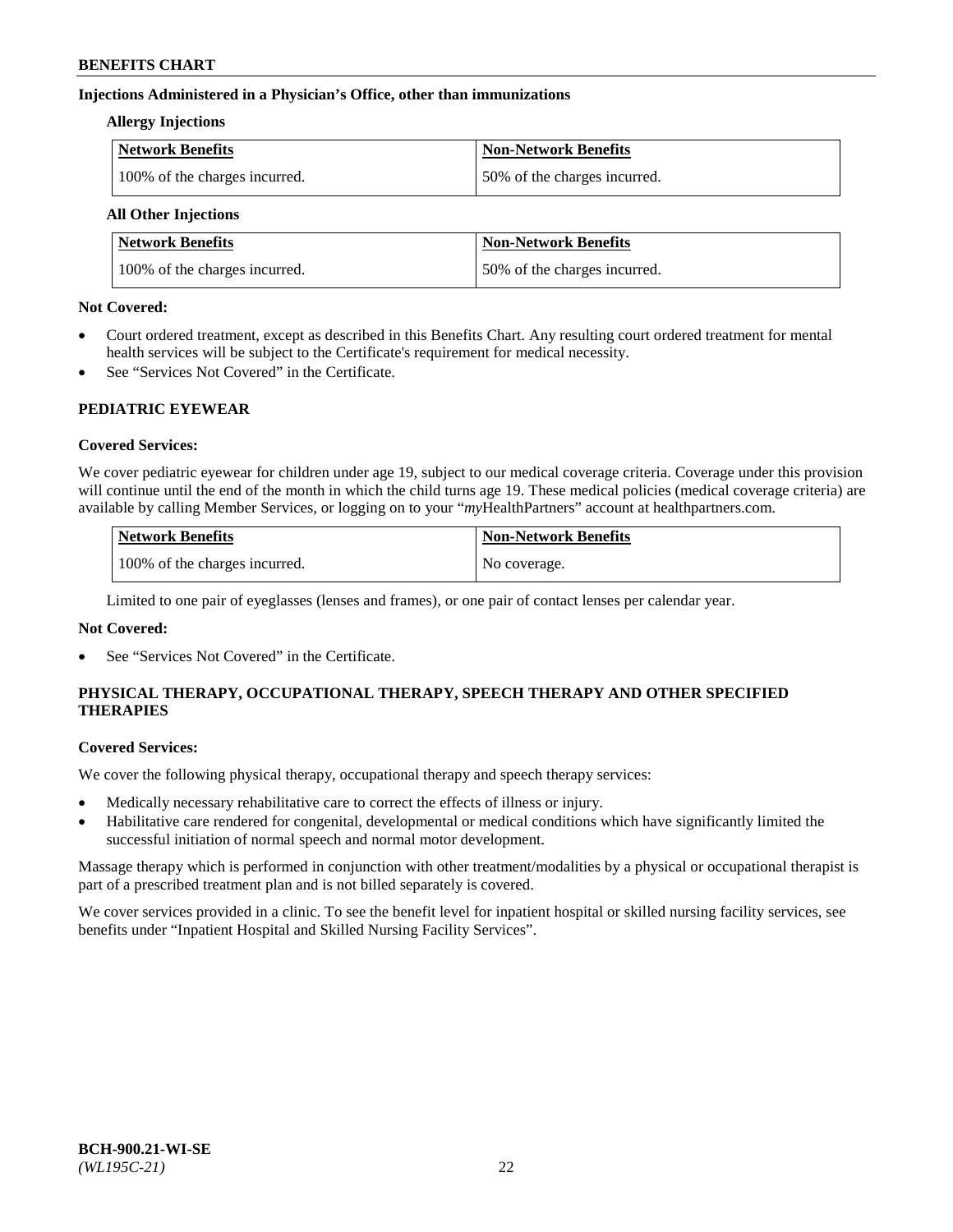### **Rehabilitative Care**

| <b>Network Benefits</b>                                                                       | <b>Non-Network Benefits</b>                                                                   |
|-----------------------------------------------------------------------------------------------|-----------------------------------------------------------------------------------------------|
| 100% of the charges incurred.                                                                 | 50% of the charges incurred.                                                                  |
| Physical, Occupational and Speech Therapy are<br>limited to 20 visits each per calendar year. | Physical, Occupational and Speech Therapy are<br>limited to 20 visits each per calendar year. |

In addition to the services provided above, we cover a minimum of:

- 20 visits per calendar year for pulmonary rehabilitation therapy.
- 36 visits per calendar year for cardiac rehabilitation therapy.
- 30 visits per calendar year for post-cochlear implant aural therapy.
- 20 visits per calendar year for cognitive rehabilitation therapy.

The maximum number of visits is combined for Network Benefits and Non-Network Benefits.

# **Habilitative Services**

| <b>Network Benefits</b>                                                                       | <b>Non-Network Benefits</b>                                                                   |
|-----------------------------------------------------------------------------------------------|-----------------------------------------------------------------------------------------------|
| 100% of the charges incurred.                                                                 | 50% of the charges incurred.                                                                  |
| Physical, Occupational and Speech Therapy are<br>limited to 20 visits each per calendar year. | Physical, Occupational and Speech Therapy are<br>limited to 20 visits each per calendar year. |

The maximum number of visits is combined for Network Benefits and Non-Network Benefits.

### **Not Covered:**

- Massage therapy for the purpose of comfort or convenience of the Insured.
- See "Services Not Covered" in the Certificate.

# **PRESCRIPTION DRUG SERVICES**

# **Covered Services:**

We cover prescription drugs and medications that can be self-administered or are administered in a physician's office.

We will refill a prescription for eye drops covered under this Benefits Chart if the Insured requests a refill and the original prescription specified that additional quantities would be needed, providing the refill request does not exceed the quantities needed, and the following conditions are met:

- If the Insured requests a 30-day refill supply, the request must be made between 22 and 30 days of the later of (a) the original date that the prescription was distributed to the insured or (b) the date that the most recent refill was distributed to the Insured; or
- If the Insured requests a 90-day refill supply, the request must be made between 67 and 90 days of the later of (a) the original date that the prescription was distributed to the insured or (b) the date that the most recent refill was distributed to the Insured.

#### **For Network Benefits, drugs and medications must be obtained at a Network pharmacy.**

#### **Outpatient Drugs (except as specified below)**

| <b>Network Benefits</b>                                                                                                          | <b>Non-Network Benefits</b>  |
|----------------------------------------------------------------------------------------------------------------------------------|------------------------------|
| Formulary drugs are covered at 100% of the charges<br>incurred.                                                                  | 50% of the charges incurred. |
| In no event will your cost for a formulary insulin drug<br>exceed \$25. Deductible does not apply to formulary<br>insulin drugs. |                              |
| Non-formulary drugs are covered at 80% of the charges<br>incurred.                                                               |                              |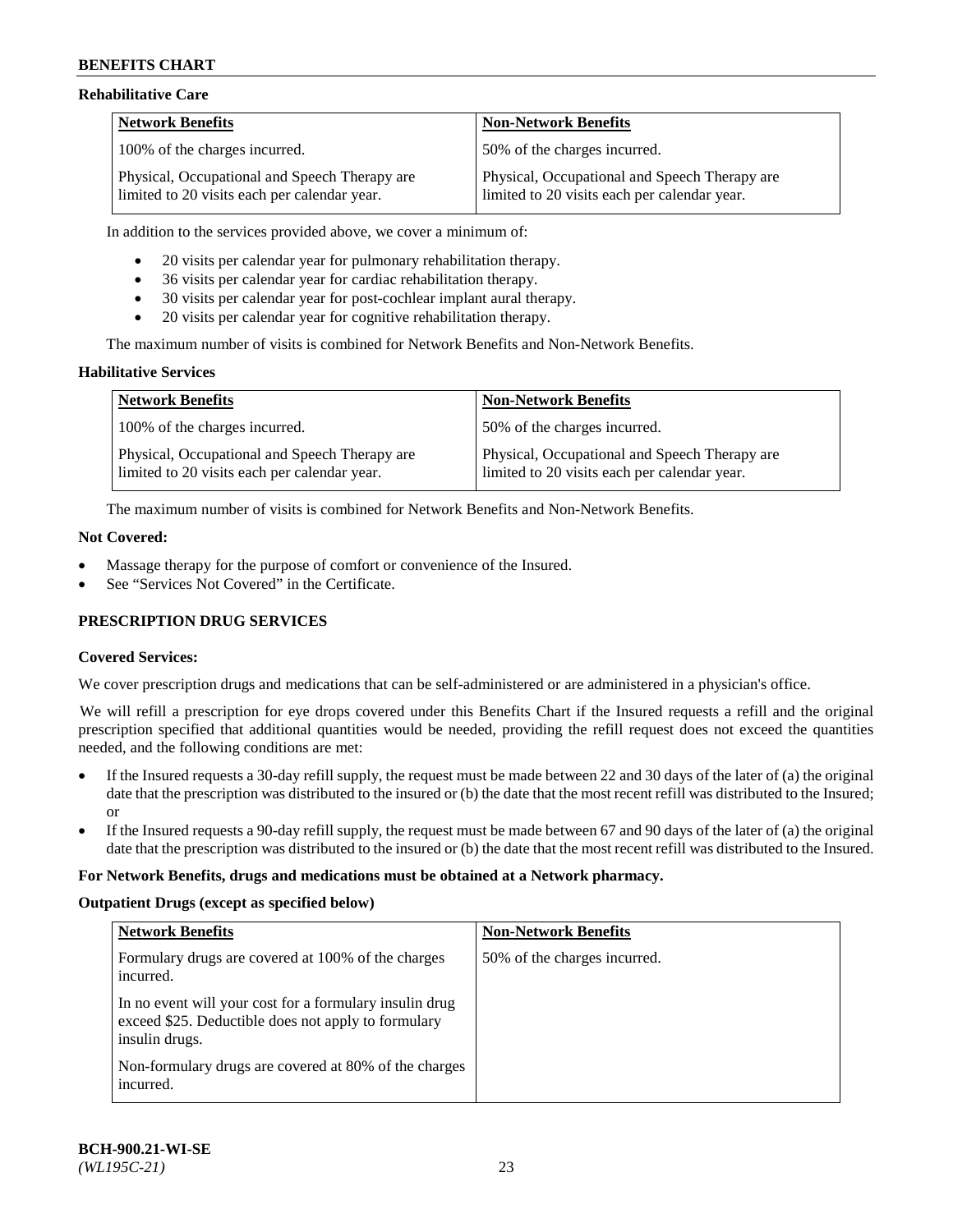**Oral chemotherapy drugs** are included on the Specialty Drug List. However, you pay the applicable outpatient drug benefit. As required by Wisconsin law, you will not pay higher cost sharing (deductible, copayment or coinsurance) for orally administered chemotherapy drugs than you pay for injected or intravenously administered chemotherapy drugs.

### **Mail Order Drugs**

| <b>Network Benefits</b>                                                                                                                                                       | <b>Non-Network Benefits</b>           |
|-------------------------------------------------------------------------------------------------------------------------------------------------------------------------------|---------------------------------------|
| For your convenience, you may also get up to a 93-day<br>supply of outpatient prescription drugs that can be self-<br>administered through the designated mail order service. | See Network Mail Order Drugs Benefit. |
| New prescriptions to treat certain chronic conditions<br>and trial drugs will be limited to quantity limits<br>described at the end of this section.                          |                                       |
| Specialty Drugs are not available through the mail order<br>service.                                                                                                          |                                       |

### **Tobacco Cessation Drugs are covered for all FDA approved tobacco cessation drugs**

| Network Benefits                                            | Non-Network Benefits         |
|-------------------------------------------------------------|------------------------------|
| 100% of the charges incurred.<br>Deductible does not apply. | 50% of the charges incurred. |

### **Contraceptive Drugs**

| <b>Network Benefits</b>                                                                                                                                         | <b>Non-Network Benefits</b>  |
|-----------------------------------------------------------------------------------------------------------------------------------------------------------------|------------------------------|
| 100% of the charges incurred for formulary drugs.<br>Deductible does not apply.                                                                                 | 50% of the charges incurred. |
| If a physician requests that a non-formulary<br>contraceptive drug be dispensed as written, the drug<br>will be covered at 100%, not subject to the deductible. |                              |

# **Specialty Drugs that are Self-Administered**

| <b>Network Benefits</b>                                                                                              | <b>Non-Network Benefits</b> |
|----------------------------------------------------------------------------------------------------------------------|-----------------------------|
| 100% of the charges incurred.                                                                                        | No coverage.                |
| Specialty Drugs are limited to drugs on the Specialty<br>Drug List and must be obtained from a designated<br>vendor. |                             |

**Oral chemotherapy drugs** are included on the Specialty Drug List. However, you pay the applicable outpatient drug benefit. As required by Wisconsin law, you will not pay higher cost sharing (deductible, copayment or coinsurance) for orally administered chemotherapy drugs than you pay for injected or intravenously administered chemotherapy drugs.

#### **Limitations:**

- Certain drugs may require prior authorization as indicated on the formulary. HealthPartners may require prior authorization for the drug and also the site where the drug will be provided. Certain drugs are subject to our utilization review process and quantity limits.
- Certain non-formulary drugs require prior authorization. In addition, certain drugs may be subject to any quantity limits applied as part of our trial program.
- If an Insured requests a brand name drug when there is a generic equivalent, the brand name drug will be covered up to the charge that would apply to the generic drug, minus any required copayment. If a physician requests that a brand name drug be dispensed as written, .
- We may require insureds to try over-the-counter (OTC) drug alternatives before approving more costly formulary prescription drugs.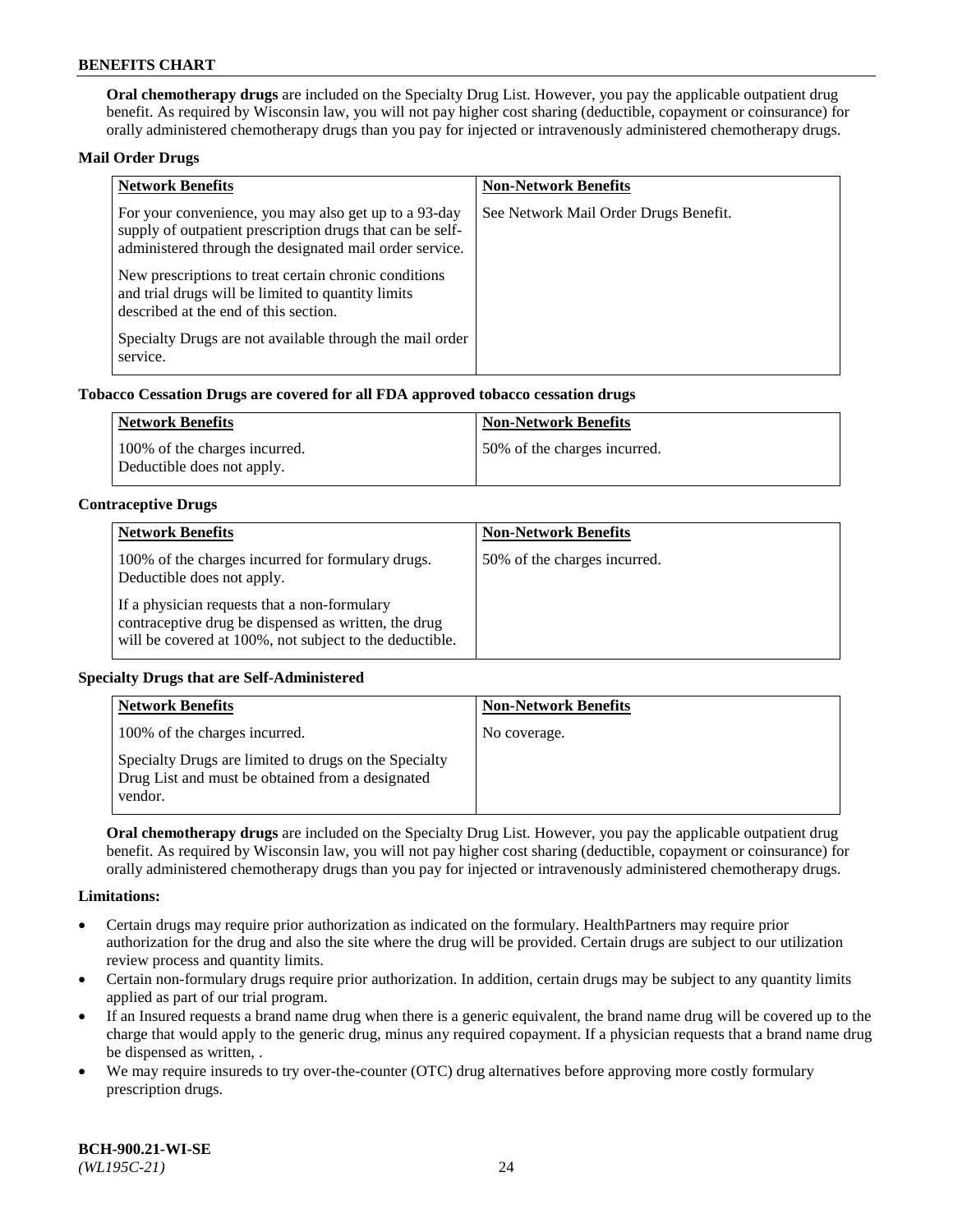- Unless otherwise specified in the Prescription Drug Services section, you may receive up to a 31-day supply per prescription.
- A 93-day supply will be covered and dispensed only at pharmacies that participate in our extended day supply program.
- New prescriptions to treat certain chronic conditions are limited to a 31-day supply.
- No more than a 31-day supply of specialty drugs will be covered and dispensed at a time unless it's a manufacturer supplied drug that cannot be split that supplies the member with more than a 31-day supply.
- If a copayment is required, you must pay one copayment for each 31-day supply, or portion thereof. **Not Covered:**
- Replacement of prescription drugs, medications, equipment and supplies due to loss, damage or theft.
- Nonprescription (over-the-counter) drugs or medications, including, but not limited to, vitamins, supplements, homeopathic remedies, and non-FDA approved drugs, unless listed on the formulary and prescribed by a physician or legally authorized health care provider under applicable state and federal law. This exclusion does not include over-thecounter contraceptives for women as allowed under the Affordable Care Act when the Insured obtains a prescription for the item. In addition, if the Insured obtains a prescription, this exclusion does not include aspirin to prevent cardiovascular disease for men and women of certain ages; folic acid supplements for women who may become pregnant; fluoride chemoprevention supplements for children without fluoride in their water source; and iron supplements for children age 6-12 who are at risk for anemia.
- All drugs for the treatment of sexual dysfunction.
- All drugs for the treatment of growth deficiency.
- All drugs for the treatment of infertility.
- Medical cannabis.
- Drugs on the Excluded Drug List. The Excluded Drug List includes select drugs within a therapy class that are not eligible for coverage. This includes drugs that may be excluded for certain indications. The Excluded Drug List is available at [healthpartners.com.](http://www.healthpartners.com/)
- Drugs that are newly approved by the FDA until they are reviewed and approved by HealthPartners Pharmacy and Therapeutics Committee.
- Medical devices approved by the FDA will not be covered under the Prescription Drug Services section unless they are on our formulary. Covered medical devices are generally submitted and reimbursed under your medical benefits.
- See "Services Not Covered" in the Certificate.

# **PREVENTIVE SERVICES**

#### **Applicable Definitions:**

**Routine Preventive Services** are routine health care services that include screenings, check-ups and counseling to prevent illness, disease or other health problems before symptoms occur.

**Diagnostic Services** are services to help a provider understand your symptoms, diagnose illness and decide what treatment may be needed. They may be the same services that are listed as preventive services, but they are being used as diagnostic services. Your provider will determine if these services are preventive or diagnostic. These services are not preventive if received as part of a visit to diagnose, manage or maintain an acute or chronic medical condition, illness or injury. When that occurs, unless otherwise indicated below, standard deductibles, copayments or coinsurance apply.

### **Covered Services:**

We cover preventive services that meet any of the requirements under the Affordable Care Act (ACA) shown in the bulleted items below. These preventive services are covered at 100% under the Network Benefits with no deductible, copayments or coinsurance. (If a preventive service is not required by the ACA and it is covered at a lower benefit level, it will be specified below.) Preventive benefits mandated under the ACA are subject to periodic review and modification. Changes would be effective in accordance with the federal rules. Preventive services mandated by the ACA include:

- Evidence-based items or services that have in effect a rating of A or B in the current recommendations of the United States Preventive Services Task Force with respect to the individual;
- Immunizations for routine use in children, adolescents, and adults that have in effect a recommendation from the Advisory Committee on Immunization Practices of the Centers for Disease Control and Prevention with respect to the individual;
- With respect to infants, children, and adolescents, evidence-informed preventive care and screenings provided for in comprehensive guidelines supported by the Health Resources and Services Administration; and
- With respect to women, preventive care and screenings provided for in comprehensive guidelines supported by the Health Resources and Services Administration.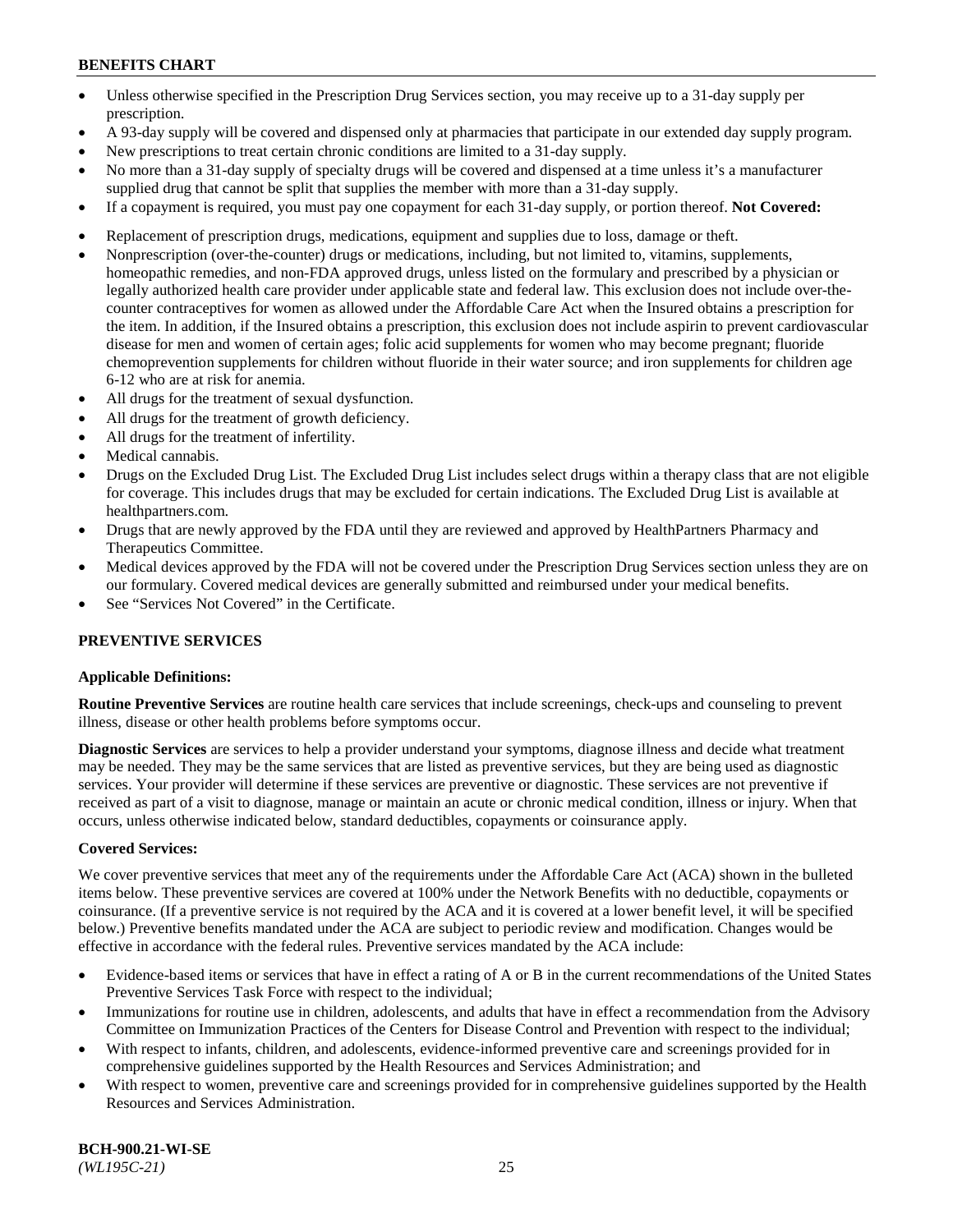Covered services are based on established medical policies, which are subject to periodic review and modification by the medical or dental directors. These medical policies (medical coverage criteria) are available by calling Member Services, or logging on to your "*my*HealthPartners" account at [healthpartners.com.](https://www.healthpartners.com/hp/index.html)

### **ACA and state mandated preventive services are covered as follows:**

**Routine Health Exams and Periodic Health Assessments.** A physician or health care provider will counsel you as to how often health assessments are needed based on age, sex and health status. This includes screening and counseling for tobacco cessation and all FDA approved tobacco cessation medications including over-the-counter drugs (as shown in the Prescription Drug Services section).

| <b>Network Benefits</b>                                     | <b>Non-Network Benefits</b>  |
|-------------------------------------------------------------|------------------------------|
| 100% of the charges incurred.<br>Deductible does not apply. | 50% of the charges incurred. |

**Child Health Supervision Services.** This includes pediatric preventive services such as newborn screenings, appropriate immunizations, developmental assessments and laboratory services appropriate to the age of the child from birth to 72 months and appropriate immunizations to age 18.

| Network Benefits                                            | Non-Network Benefits         |
|-------------------------------------------------------------|------------------------------|
| 100% of the charges incurred.<br>Deductible does not apply. | 50% of the charges incurred. |

### **Routine Prenatal Care and Exams**

| <b>Network Benefits</b>                                     | <b>Non-Network Benefits</b>  |
|-------------------------------------------------------------|------------------------------|
| 100% of the charges incurred.<br>Deductible does not apply. | 50% of the charges incurred. |

**Routine Postnatal Care.** This includes health exams, assessments, education and counseling relating to the period immediately after childbirth.

| Network Benefits                                            | <b>Non-Network Benefits</b>  |
|-------------------------------------------------------------|------------------------------|
| 100% of the charges incurred.<br>Deductible does not apply. | 50% of the charges incurred. |

**Routine Screening Procedures for Cancer.** This includes colorectal screening starting at age 50 and under age 50 for people at high risk of colorectal cancer. This also includes cancer screenings recommended by the USPSTF with an A or B rating. Women's preventive health services below describe additional routine screening procedures for cancer.

| Network Benefits                                            | <b>Non-Network Benefits</b>  |
|-------------------------------------------------------------|------------------------------|
| 100% of the charges incurred.<br>Deductible does not apply. | 50% of the charges incurred. |

**Professional Voluntary Family Planning Services.** This includes services to prevent or delay a pregnancy, including counseling and education. Services must be provided by a licensed provider.

| <b>Network Benefits</b>                                     | <b>Non-Network Benefits</b>   |
|-------------------------------------------------------------|-------------------------------|
| 100% of the charges incurred.<br>Deductible does not apply. | 150% of the charges incurred. |

# **Adult Immunizations**

| Network Benefits                                            | <b>Non-Network Benefits</b>  |
|-------------------------------------------------------------|------------------------------|
| 100% of the charges incurred.<br>Deductible does not apply. | 50% of the charges incurred. |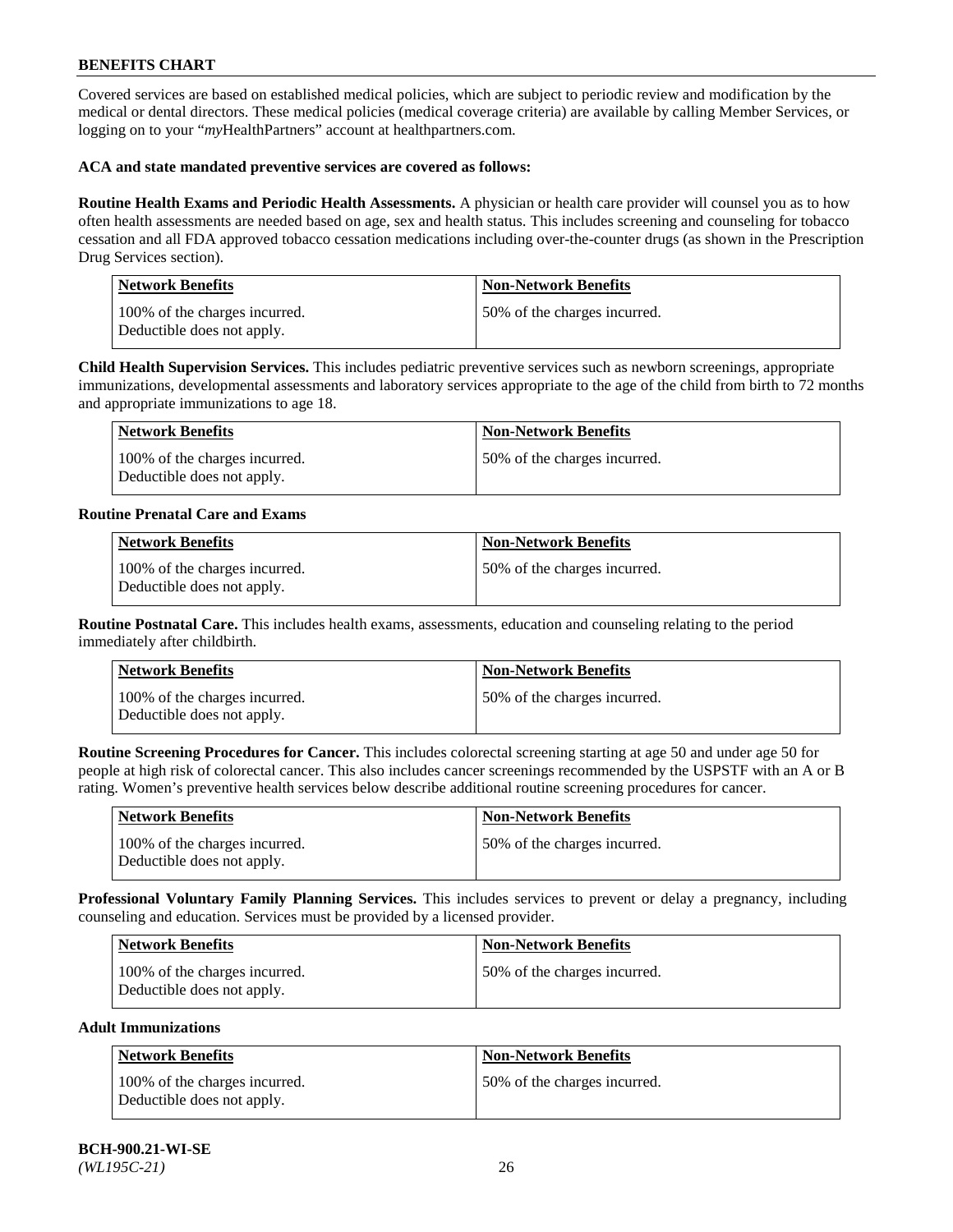**Women's Preventive Health Services.** This includes mammograms, screenings for cervical cancer (pap smears), breast pumps, human papillomavirus (HPV) testing, counseling for sexually transmitted infections, counseling and screening for human immunodeficiency virus (HIV), and all FDA approved contraceptive methods as prescribed by a doctor, sterilization procedures, education and counseling (see the Prescription Drug Services section for coverage of oral contraceptive drugs). We also provide genetic screening for BRCA if someone in your family has the gene or you have a diagnosis of cancer.

The U.S. Preventive Services Task Force (USPSTF) recommends screening mammography, with or without clinical breast examination (CBE), every 1-2 years for women aged 40 and older. For women age 50 and older, we cover an annual mammogram.

| Network Benefits                                            | <b>Non-Network Benefits</b>  |
|-------------------------------------------------------------|------------------------------|
| 100% of the charges incurred.<br>Deductible does not apply. | 50% of the charges incurred. |

**Obesity Screening and Management.** We cover obesity screening and counseling for all ages during a routine preventive care exam. If you are age 18 or older and have a body mass index of 30 or more, we also cover intensive obesity management to help you lose weight. Your primary care doctor can coordinate these services.

| Network Benefits                                            | <b>Non-Network Benefits</b>  |
|-------------------------------------------------------------|------------------------------|
| 100% of the charges incurred.<br>Deductible does not apply. | 50% of the charges incurred. |

**Preventive Medications.** We cover preventive medications currently recommended by USPSTF with an A or B rating if they are prescribed by your medical provider and they are listed on our formulary. Preventive medications are subject to periodic review and modification. Changes would be effective in accordance with the federal rules and reflected in our current medical coverage criteria for preventive care services.

| <b>Network Benefits</b>                                     | <b>Non-Network Benefits</b>  |
|-------------------------------------------------------------|------------------------------|
| 100% of the charges incurred.<br>Deductible does not apply. | 50% of the charges incurred. |

**In addition to any ACA or state mandated preventive services referenced above, we cover the following eligible services:**

# **Routine Eye and Hearing Exams**

| <b>Network Benefits</b>                                     | <b>Non-Network Benefits</b>  |
|-------------------------------------------------------------|------------------------------|
| 100% of the charges incurred.<br>Deductible does not apply. | 50% of the charges incurred. |

**Ovarian Cancer Surveillance Test for Women who are at Risk.** "At risk for ovarian cancer" means (1) having a family history that includes any of the following: one or more first-degree or second-degree relatives with ovarian cancer, clusters of female relatives with breast cancer or nonpolyposis colorectal cancer; or (2) testing positive for BRCA1 or BRCA2 mutations. "Surveillance test for ovarian cancer" means annual screening using CA-125 serum tumor marker testing, transvaginal ultrasound, pelvic examination or other proven ovarian screening tests currently being evaluated by the federal Food and Drug Administration or by the National Cancer Institute.

| <b>Network Benefits</b>                               | <b>Non-Network Benefits</b>                           |
|-------------------------------------------------------|-------------------------------------------------------|
| Coverage level is same as corresponding Network       | Coverage level is same as corresponding Non-Network   |
| Benefits, depending on type of service provided, such | Benefits, depending on type of service provided, such |
| as Diagnostic Imaging Services, Laboratory Services   | as Diagnostic Imaging Services, Laboratory Services   |
| or Office Visits for Illness or Injury, or Preventive | or Office Visits for Illness or Injury, or Preventive |
| Services.                                             | Services.                                             |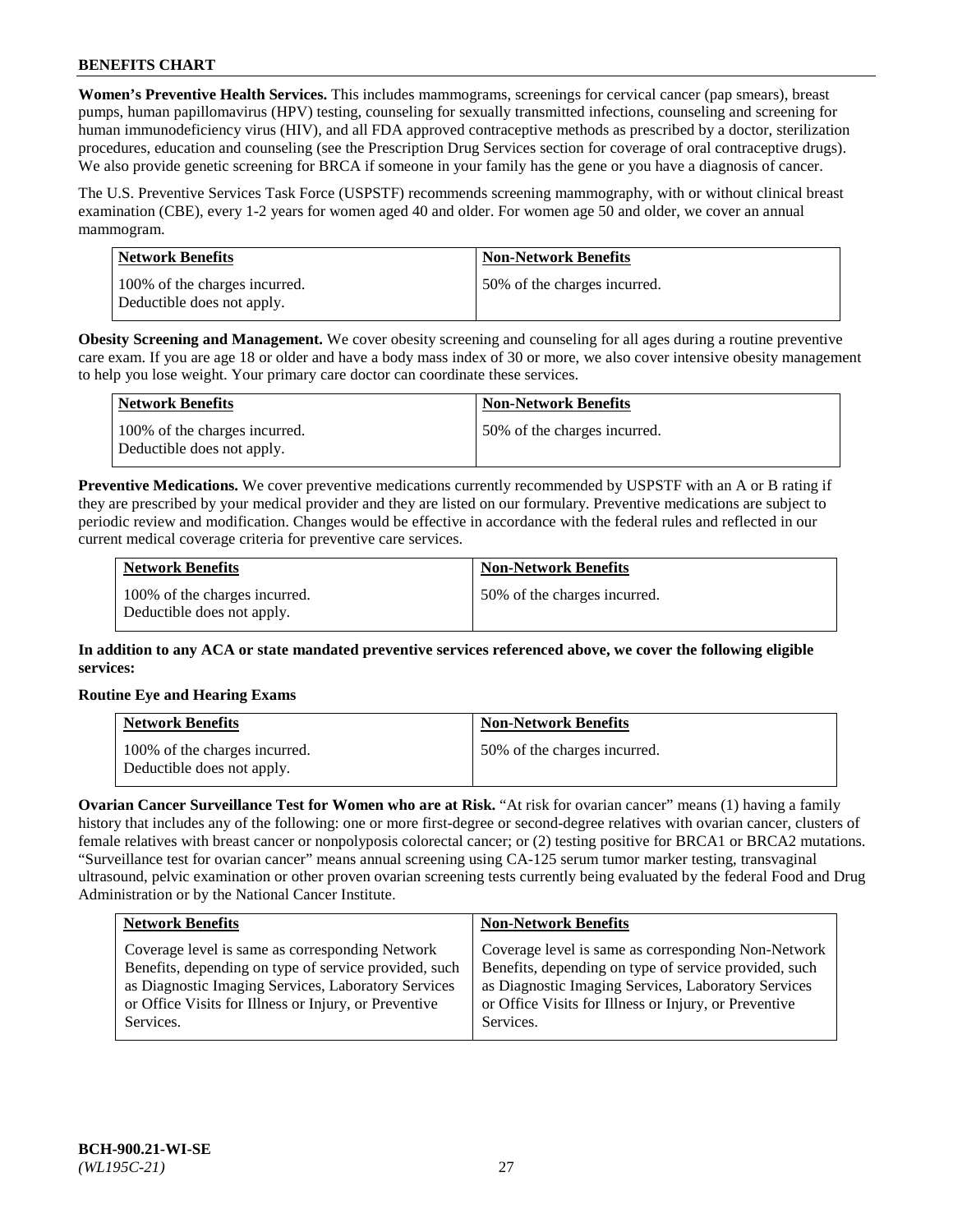### **Limitations:**

• Services are not preventive if received as part of a visit to diagnose, manage or maintain an acute or chronic medical condition, illness or injury. When that occurs, unless otherwise indicated above, standard deductibles, copayments or coinsurance apply.

### **Not Covered:**

See "Services Not Covered" in the Certificate.

# **TRANSPLANT SERVICES**

### **Applicable Definitions:**

**Autologous.** This is when the source of cells is from the individual's own marrow or stem cells.

**Allogeneic.** This is when the source of cells is from a related or unrelated donor's marrow or stem cells.

**Allogeneic Bone Marrow Transplant.** This is when the bone marrow is harvested from the related or unrelated donor and stored. The patient undergoes treatment which includes tumor ablation with high-dose chemotherapy and/or radiation. The bone marrow is reinfused (transplanted).

**Autologous Bone Marrow Transplant.** This is when the bone marrow is harvested from the individual and stored. The patient undergoes treatment which includes tumor ablation with high-dose chemotherapy and/or radiation. The bone marrow is reinfused (transplanted).

**Autologous/Allogeneic Stem Cell Support.** This is a treatment process that includes stem cell harvest from either bone marrow or peripheral blood, tumor ablation with high-dose chemotherapy and/or radiation, stem cell reinfusion, and related care. Autologous/allogeneic bone marrow transplantation and high dose chemotherapy with peripheral stem cell rescue/support are considered to be autologous/allogeneic stem cell support.

**Designated Transplant Center.** This is any health care provider, group or association of health care providers designated by us to provide services, supplies or drugs for specified transplants for our Insureds.

**Transplant Services.** This is transplantation (including retransplants) of the human organs or tissue listed below, including all related post-surgical treatment, follow-up care and drugs and multiple transplants for a related cause. Transplant services do not include other organ or tissue transplants or surgical implantation of mechanical devices functioning as a human organ, except surgical implantation of an FDA approved Ventricular Assist Device (VAD) or total artificial heart, functioning as a temporary bridge to heart transplantation.

Prior authorization is required prior to consultation to support coordination of care and benefits.

# **Covered Services:**

We cover eligible transplant services (as defined above) while you are covered under the Certificate. Transplants that will be considered for coverage are limited to the following:

- Kidney transplants for end-stage disease.
- Cornea transplants for end-stage disease.
- Heart transplants for end-stage disease.
- Lung transplants or heart/lung transplants for: (1) primary pulmonary hypertension; (2) Eisenmenger's syndrome; (3) endstage pulmonary fibrosis; (4) alpha 1 antitrypsin disease; (5) cystic fibrosis; and (6) emphysema.
- Liver transplants for: (1) biliary atresia in children; (2) primary biliary cirrhosis; (3) post-acute viral infection (including hepatitis A, hepatitis B antigen e negative and hepatitis C) causing acute atrophy or post-necrotic cirrhosis; (4) primary sclerosing cholangitis; (5) alcoholic cirrhosis; and (6) hepatocellular carcinoma.
- Allogeneic bone marrow transplants or peripheral stem cell support associated with high dose chemotherapy for: (1) acute myelogenous leukemia; (2) acute lymphocytic leukemia; (3) chronic myelogenous leukemia; (4) severe combined immunodeficiency disease; (5) Wiskott-Aldrich syndrome; (6) aplastic anemia; (7) sickle cell anemia; (8) non-relapsed or relapsed non-Hodgkin's lymphoma; (9) multiple myeloma; and (10) testicular cancer.
- Autologous bone marrow transplants or peripheral stem cell support associated with high-dose chemotherapy for: (1) acute leukemias; (2) non-Hodgkin's lymphoma; (3) Hodgkin's disease; (4) Burkitt's lymphoma; (5) neuroblastoma; (6) multiple myeloma; (7) chronic myelogenous leukemia; and (8) non-relapsed non-Hodgkin's lymphoma.
- Pancreas transplants for simultaneous pancreas-kidney transplants for diabetes, pancreas after kidney, living related segmental simultaneous pancreas kidney transplantation and pancreas transplant alone.